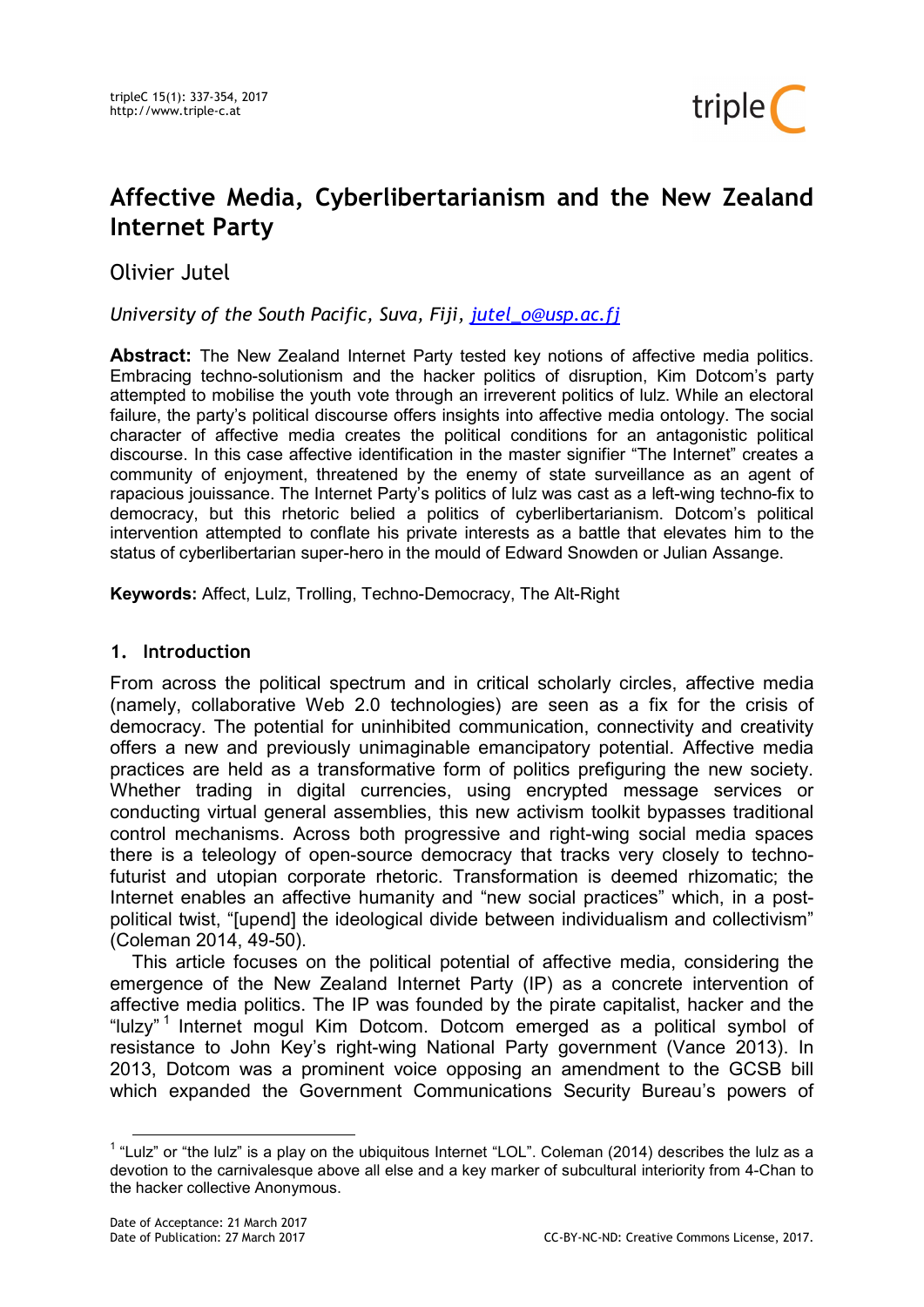surveillance (which had previously been used illegally against him). Following the bill's passage, Dotcom formed the IP. Officially designated "party visionary", Dotcom spent almost \$5 million NZD (One News 2015) on the party and made a list-sharing alliance with the radical indigenous leftist Mana Party. The IP positioned itself as the realisation of the Internet's political potential against the Key government's attack on innovation, civil liberties and capitulation to American interests. The party itself was to use the Internet to redefine political participation, energising youthful netizens and the marginalised.

While the IP proved an electoral failure, its discourse offers insights into the political potential and limits of affective media politics. This article draws on the discourse theory of Laclau (2005) and the Lacanian Marxism of Žižek (1997, 2006 and 2008) and Dean (2009, 2010 and 2016) to consider affect as a political logic. The predominant theories of affect in new media contexts privilege a Deleuzian reading of affect as inherently social, connective and productive. This article will argue that affective connectivity draws political subjects into libidinal drives and the inter-subjective dynamics of enjoyment.

Laclau's notion of populism is premised on the affective investment in a name such as "Internet Party" which is accompanied by floating signifiers that affirm identity and enjoyment while dividing the social space between the Internet and its enemies. The IP embodies the dialectic in affective media politics between a self-replicating techno-fetishism and a politics of transgressive enjoyment or "jouissance" (Žižek 1997). The result is the displacement of politics: either into communities pursuing jouissance for its own ends, or into circular techno-fixes which relieve us of "the guilt that we might not be doing our part" (Dean 2009, 37-38). In terms of the IP this manifests itself as faith in the Internet as an ideological and organisational principle, to the politics of jouissance where the movement is bonded in trolling John Key as an overdetermined enemy. Within these contours of techno-fetishism and jouissance, affective media offers no emancipatory shortcuts.

Where affective media does present a radical opening to the political is with the project of cyberlibertarianism (Golumbia 2013). The Internet is conceived as a digital frontier with infinite potential for personal and commercial freedom but for the interference of "paternalistic authoritarian systems" (Dahlberg 2010, 337). Battles for Internet freedom invoke the commons while realising the neo-liberal digital autonomous subject. Cyberlibertarianism offers the left a critique of corporate inauthenticity and alienation, which informs the anarcho-capitalism of the sharing economy and the more radical anti-statism of Bitcoin.

Dotcom's political intervention conflated his own interests with 'the Internet' as an object of affective investment, while he battled the forces that would stifle innovation: the global spying infrastructure and the 'Copyright Cartel'. The key moment in the IP's campaign which captured this logic was the "Moment of Truth" (MOT) spectacle. This carefully stage-managed event enlisted cyberlibertarian heroes Glenn Greenwald, Julian Assange and Edward Snowden to both reveal John Key's corruption and at the same time launch Dotcom's "Skype-killer" Megachat. This hacker-inspired political intervention reveals that behind teleologies of affective connectivity and tech-fetishism there lie libertarian notions of cyberspace which conflate digital freedom with the interests of tech-capital.

#### 2. The Internet Party

Before proceeding it is necessary to explain the particular political context that created the IP. While the IP has not had the success of other Internet-inspired parties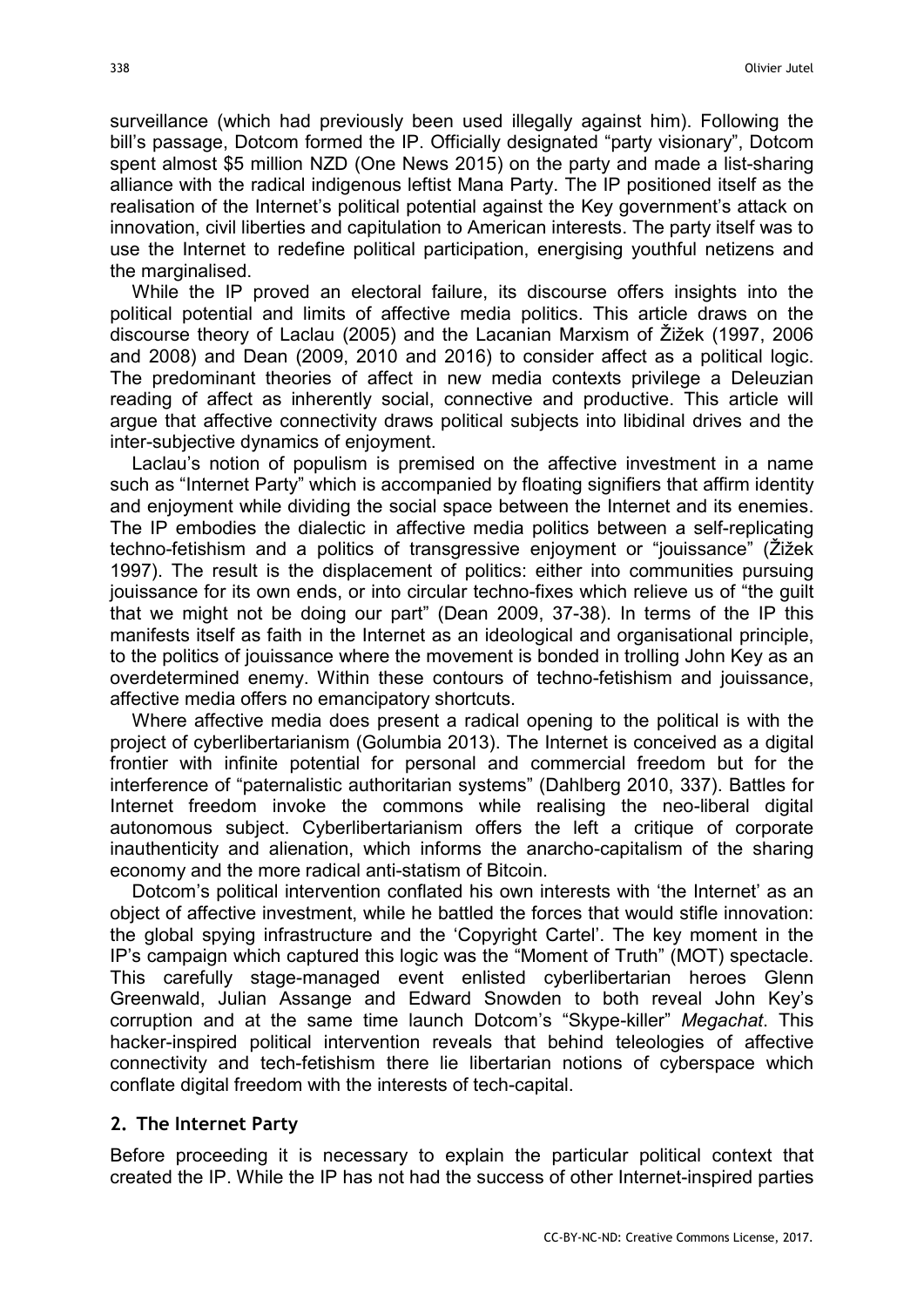like the Five Star Movement in Italy or the Iceland Pirate Party, it is exemplary of the confluence of libertarian and left-wing discourses in affective media politics. The IP was founded by Kim Dotcom, a former hacker and Internet mogul who gained notoriety for his file-sharing service Megaupload, which hosted movies. Dotcom's story became central to New Zealand politics in 2012 with a dramatic raid on his home by the New Zealand government at the behest of the FBI, who sought his extradition on charges of mass copyright infringement. It was subsequently revealed that Dotcom, who was fast-tracked for residency as an investor, was illegally monitored by New Zealand intelligence officials. Prime Minister Key, as minister of the Government Communications Security Bureau (GCSB), was forced to apologise to Dotcom. With the revelations from Edward Snowden in 2013 and Key's attempts to expand the powers of the GCSB, the Dotcom case became central in politicising New Zealand's involvement in the 'Five Eyes' intelligence alliance.

Dotcom announced the formation of his party in 2014 with an emphasis on "techno-solutionism" (Morozov 2014) that did not betray his class interests. And while the IP's emphasis on innovation and technology would be right at home in the campaign of a neoliberal technocrat, the IP was forced to position itself on the far-left of New Zealand politics. The centre-right Prime Minister John Key was a figure who provoked great ire and anguish amongst the far left (and with Dotcom at a personal level), due to his historic popularity and the dramatic rise of inequality that marked his government. Opposing Key and New Zealand's role in the Five Eyes would only be possible electorally from the left and with an emphasis on the youth vote which had been at historically low levels in preceding elections. To this end, Dotcom entered into a list-sharing agreement with the Mana Party, whose leader Hone Harawira was seen as a shoo-in for the Te Tai Tokerau electorate which would allow IP MPs to coat-tail into Parliament: the IP were unlikely to meet New Zealand's 5% party vote threshold. The Mana Party's base were the rural indigenous poor of Harawira's electorate, service industry workers, campus socialists, veteran leftists and the remnants of Occupy. While Mana's membership by and large supported the agreement, Mana lost one its most high-profile members in former Green Party MP Sue Bradford who was "disturbed by the idea of going into an alliance with a neoliberal millionaire" (Bennett 2014c). While these fissures were undeniable, the strength of the personalities of Harawira the populist and Dotcom the lulzy man-child produced a unique political spectacle which generated substantial media attention.

Where the IP serves as a useful example of affective media politics was in its confluence of techno-solutionism and left-wing politics. One of Dotcom's most surprising political moves was the selection of Laila Harré as the leader of his party. A former cabinet minister, trade-union activist and self-described "strong social democrat", she told this author that it was essential for the Left to challenge "our assumptions about how people form their political views" (Harré 2014). Among Harré's constituency of digital natives there is a "complete lack of connection to these previous ways [ie left/right binary] of dividing people up" (Ibid.). She believed that the Internet as an organising principle could harness the anti-elitism and anti-corporatism that would link a new youth movement and the working class "base constituency of social-democracy" (Ibid.). Ideological apprehension on the New Zealand Left was largely eclipsed by the excitement around new organisational forms, the potential for the affective energies of youth voters and Dotcom's sizeable investment in the Left.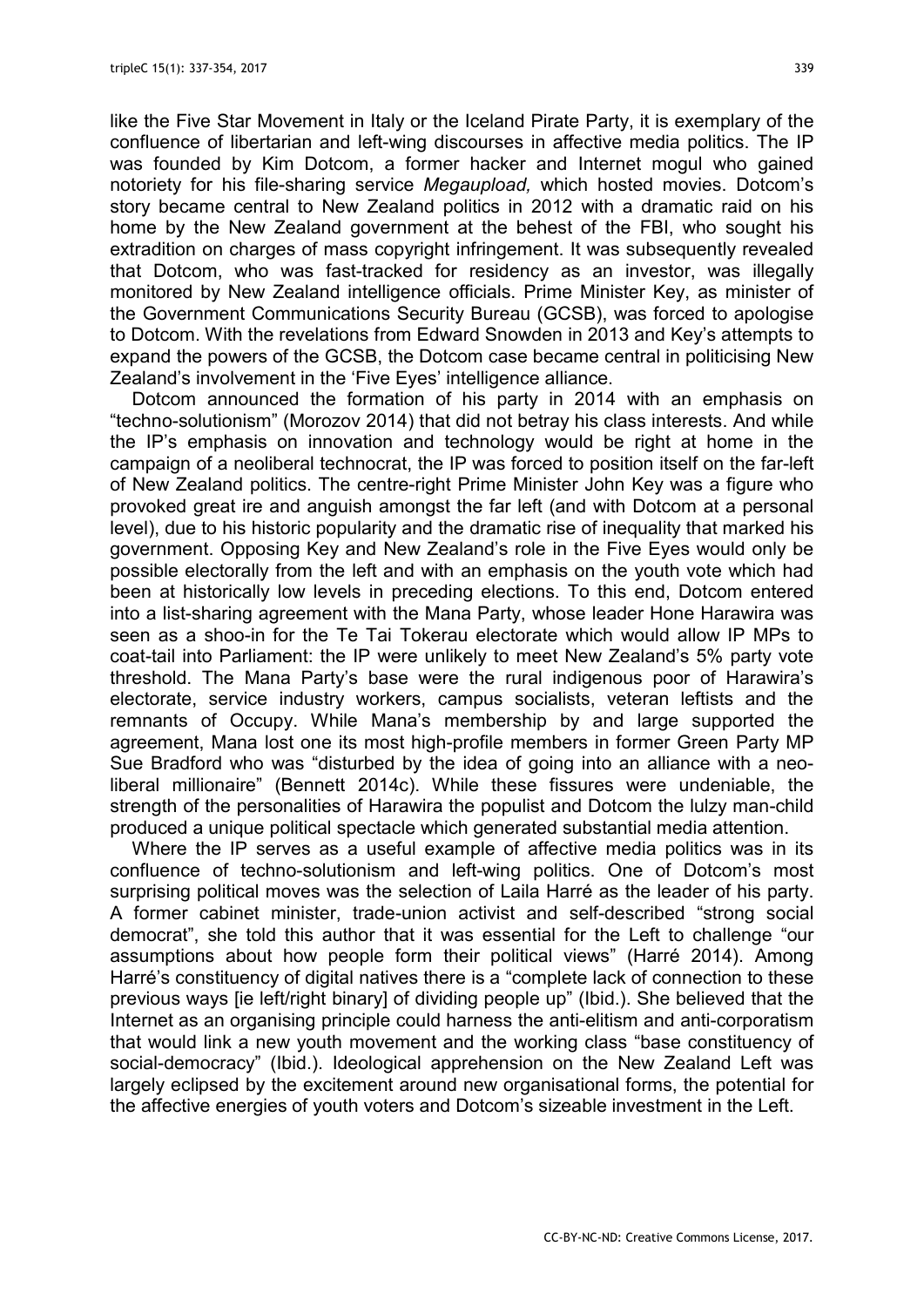#### 3. Theorising Affective Media and the Political

This article will argue that the political potential of the Internet, new mobile technologies and interactive media hinge on the question of affect. While the signifier 'social media' obscures the intersection of technology and capital, the term affective media captures specifically the ontological and political-economic logics at work. Affective media are not simply those that circulate the affects of online culture and the intimate details of users, they are a space of the production, performance and quantification of affect. There is a convergence of libidinal and political economies as our lives become enmeshed in the "pleasures of communication" (Terranova 2004, 91) and ceaseless circuits of capital. The promise of user empowerment and new social worlds is what drives the affective labour of posting, sharing and consuming the lives of others as well as our own. Dean writes that under "communicative capitalism" our affective media exchanges are filled with democratic aspirations of "access, inclusion, discussion and participation" (2009, 4). With the rise of new media and tech companies as centres of economic and political power, discourses of affective media have become the hegemonic ideal of capitalism, labour and play.

The theoretical foundations of this concept of affective media rest upon Lacanian Marxism (Žižek 1997, 2006, 2008, and Dean 2009, 2010, 2016) and discourse theory (Laclau 2005) which will be expounded shortly. It is first necessary to delineate the Deleuzian formulation of affect theory which predominates in scholarly accounts of new media and enjoys a popular saliency in cyber-utopian discourse. While both approaches ascribe "affect [as] inherently political" (Papacharissi 2015, 19), they differ on the question of political ontology. The difference is between a political subject who is marked by trauma, antagonism and the drive for enjoyment, versus a teleology which sees affect as a prelude to a potential radical democratic becoming. It is necessary to frame these two approaches as affect and new media theorists have posited its explanatory power in events such as Occupy and the Arab Spring. Brian Brown has written that "without the biopolitical influence of the subjective orientation of unwaged digital labourers, social movements such as Occupy Wall Street…would never have come to pass" (2014, 696). However, with the rise of Donald Trump and the alt-right's claim to the affective subcultures of the Internet, it is essential to theorise the libidinal and the inter-subjective dynamics of enjoyment as constitutive of the political.

Theories of affective labour, influenced by autonomist Marxism and the affect theory of Deleuze and Guattari, have been crucial to conceptualising the relationship between labour, technology, production and political potential. Hardt and Negri describe contemporary capitalism as driven by "networks based on communication, collaboration and affective relationships" (2004, 66). To be affected is concomitant with the ability to affect. Affect is connective and social, passing between subjects and "shap[ing] the surfaces of bodies and worlds" (Ahmed 2004, 121). Even as our social media use is captured as a new intensive form of surveillance and exploitation, under capitalism there is a supposed built-in contradiction to affective media. This alienated labour relies upon a sense of "participat[ing] in something that is bigger than one's self" (Cote and Pybus 2007, 96). This might be contained to forms of online play, self-affirming clicktivism or one's self-branding performances, but it presupposes an encounter with an other. In this way affective media labour is held to create an unintentional being-in-common outside of the factory, with capital increasingly "contradict[ing] the productivity of biopolitical labour and obstruct[ing] the creation of value" (Hardt and Negri 2009, 144). In Hardt and Negri's formulation there is teleology which understands the concurrent developments and contradictions of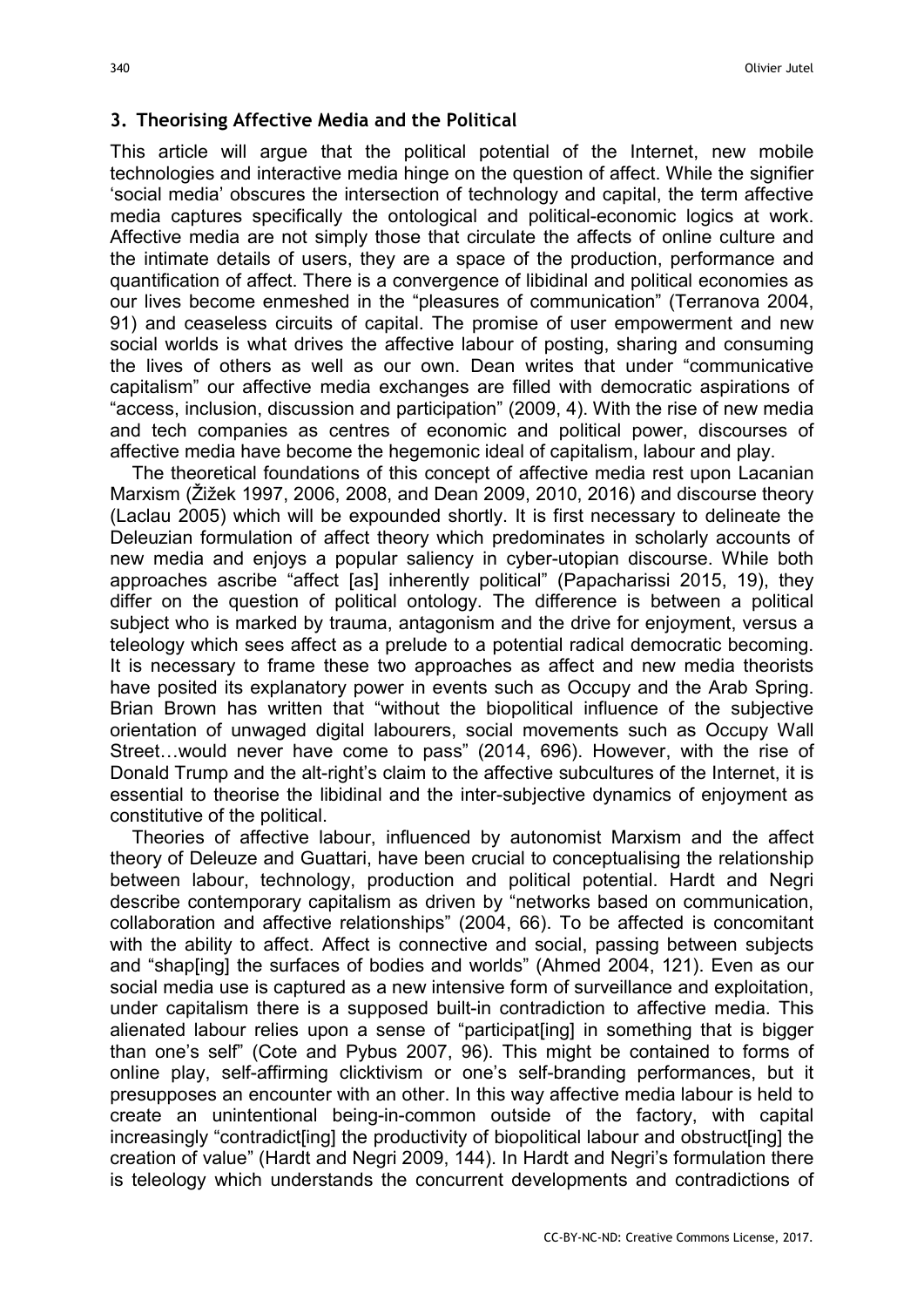social, productive and technological relations as auguring their indeterminate revolutionary subject, the multitude.

Affect theory and cyber-utopian discourses share a teleology of networked humanity best captured in the political metaphor of the "rhizome" (Deleuze and Guattari 1987, 7). Politics is seen as a series of micro-struggles dispersed through various sites of the social, with flows of intense and contagious affects bringing political subjects into being. Papacharissi speaks of social media's circulation of affect as "activat[ing] latent ties that may be crucial to the mobilization of networked publics" (2015, 20). These affective energies coalesce into "interconnected, collaborative and cooperative…heterarchical fluid and dynamic" leaderless movements in the model of Occupy (B. Brown 2014, 696). Concurrent with this vision of social transformation is a depoliticisation of the Internet and associated technologies. Benkler describes new civic-minded modes of peer-production and produsage held as "radically decentralized, collaborative and non-proprietary" (2006, 60). The connective tissue between Deleuzian politics and new media optimism is in this principle of immanent human creativity, realised and accelerated through online connectivity.

This vision of politics was nicely encapsulated at the launch of the IP by Dotcom, who called the Internet "the most important innovation to mankind" as it "accelerates our evolution by allowing products to be developed…by people who share information online" (Internet Party 2014f). There is an important slippage here as connectivity becomes production and the Internet is imagined as the social space proper. Andrew Culp writes that in the convergence of Deleuze and cyber utopianism we see the conflation of connection and production obscuring the "technoaffirmationist desire to annex everything" (2016, 64). Harré articulates these same ideals in her first speech as leader. For those aspiring to effect political transformation "the new arena is the rapidly changing internet" (Internet Party 2014d). Harré is self-conscious of her own lack of programming skills or cyber bona fides and instead offers herself up as a 'newb' in awe of the digital natives and their creativity: "You will teach me more about the potential of the internet age in all of its complexity" (Ibid.).

What the celebration of affect and connectivity belies is the political and contingent nature of affective media technologies and the role of antagonism in political identity. The predominant theorisation of affect and the rhizome offers no theory of political rupture outside "people's natural and healthy propensity to revolt" (Laclau 2005, 243). The Lacanian psychoanalytic insights of Dean, Žižek and Laclau foreground the relational, libidinal and inner-psychic elements of affect and affective media production. The distinction is between a phenomenological understanding of affective connectivity – seen as politically productive in its own right – or antagonism as ontologically necessary for political identity. The political subject of affective media is not brought into being by the spontaneous accumulation of affects, but by the libidinal drive for enjoyment. At the centre of this political ontology is the Lacanian subject of enjoyment shaped by trauma and antagonism. Laclau's discourse theory (2005) positions antagonism as the ontological precondition for rupture and social transformation. This is analogous to the loss of the primordial mother and Lacanian symbolic castration which "allows the subject to enter the symbolic order" (Žižek 1997, 17). Political identity is shaped by the drive to recapture this lost enjoyment and the spectre of the 'other' who has taken it.

For Laclau, antagonism and affect are coupled in the process of political articulation. Any properly political movement must divide the social space between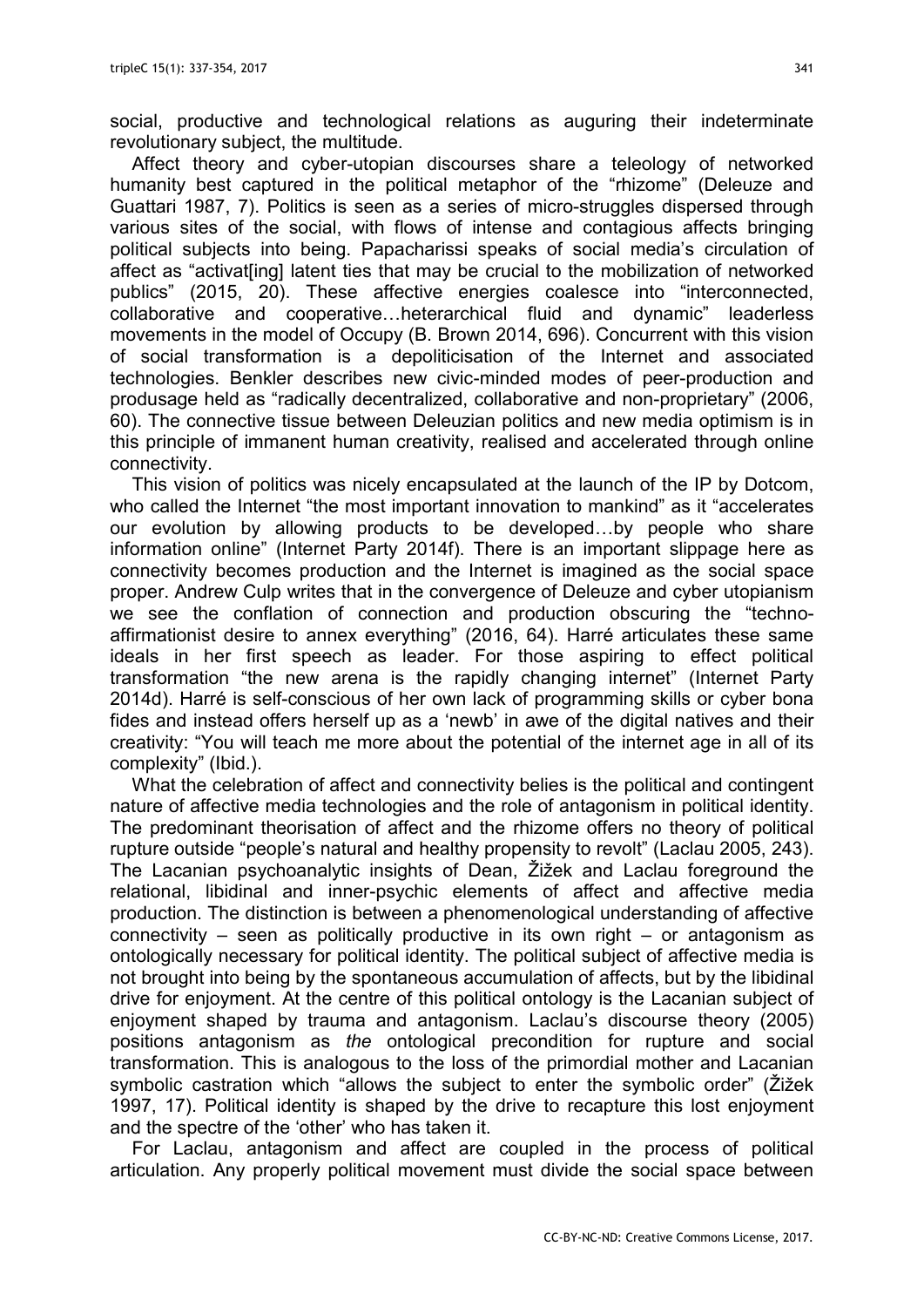the political community and an enemy. In his theory of populism Laclau states that this community comes into being through an "affective investment in a partial object" (2005, 116). A signifier/name becomes overdetermined, eliciting and unifying the emotional energies of followers. This is the logic of Lacan's objet petit a, where a signifier stands in for the primordial mother/child relationship or "the absent fullness of society" (Ibid., 226). Thus in the signifiers 'Occupy', 'Anonymous' or 'Internet Party' there is an affective political power which imagines a community and its enemy; whether 'Big Brother' or the '1%'. The IP works on the power of the signifier – 'The Internet' – as a god term eliciting other floating signifiers of cyber-utopianism: 'Web 2.0 democracy', 'citizen-consumer/prosumer', 'DIY' 'freedom/liberty', 'transcendence' (Dahlberg 2010, 337). These affective investments are catachrestic: what is desired is never quite as it should be, and this displacement propels one into further affective drives. As an anti-essentialist, Laclau would see the battle to define 'The Internet' as a wholly reconciled social space as representative of the contingency and incompleteness of the social as such.

Žižek and Laclau fundamentally differ on the question of affect and enjoyment as a political logic. Laclau ascribes affective investment as unfixed, standing in for the heterogeneity of the social space. For Žižek the problem here is that affect and enjoyment calcify into a fetishistic politics. Where Deleuzian affect theory presupposes the productivity of human connectivity, the Lacanian subject of psychoanalysis is insular and wracked by the presence of the other. Enjoyment is dependent upon the other and is never our own but is "concentrated in the other who stole it from us" (Žižek 1997, 43). The parasitic, overdetermined enemy cannot be eliminated as they are essential for enjoyment and protect the populist from assuming "the full ontological weight of [their] world experience" (Ibid., 60). Žižek's critique of Laclau's concept of the political and populism (2006 and 2008) centres on this question of a fetishistic investment in the enemy who is "reified [into] a positive ontological entity" (Žižek 2008, 278) necessary for the community's enjoyment.

 This is key to understanding how trolling functions as a defining subcultural practice of affective media. Brutally mocking an other is enjoyed, yet this other is an object of obsession and outrage. This is the obscene enjoyment of jouissance which is pursued for its own sake and generates both a fear of the enemy's omnipotence and an enjoyment in their dehumanisation. Jouissance produces a self-fecund conspiratorial drive to understand the depths of the enemy's depravity and further enmesh one in this fetishised circuit of enjoyment. This is precisely how cyberlibertarians construct their enemies in the national security state as a system of omnipotent jouissance, from lecherous TSA agents to the spectre of NSA agents looking at your porn consumption, rather than a bureaucracy which embodies the same techno-rationalism that cyber-utopians exalt.

Affective media should not be thought of as political in and of itself, but rather as simultaneously displacing and accelerating the logics of enjoyment and antagonism which are the precondition for political identity. The reduction of connectivity and creativity as the political belies the way in which affect and libidinal drives can become trapped in circuits of capital or explode as populist jouissance. What the following analysis of the IP will advance is a dialectic of affective media's political potential between a left techno-democracy fetishism and the articulation of an antagonistic cyber-libertarian political project. The deployment of affect as a political strategy oscillates between enlisting partisans through a playful irreverence, the circular enjoyment of seemingly democratic processes, or a politics of pure jouissance. This is not meant as a totalising theory of affective media politics;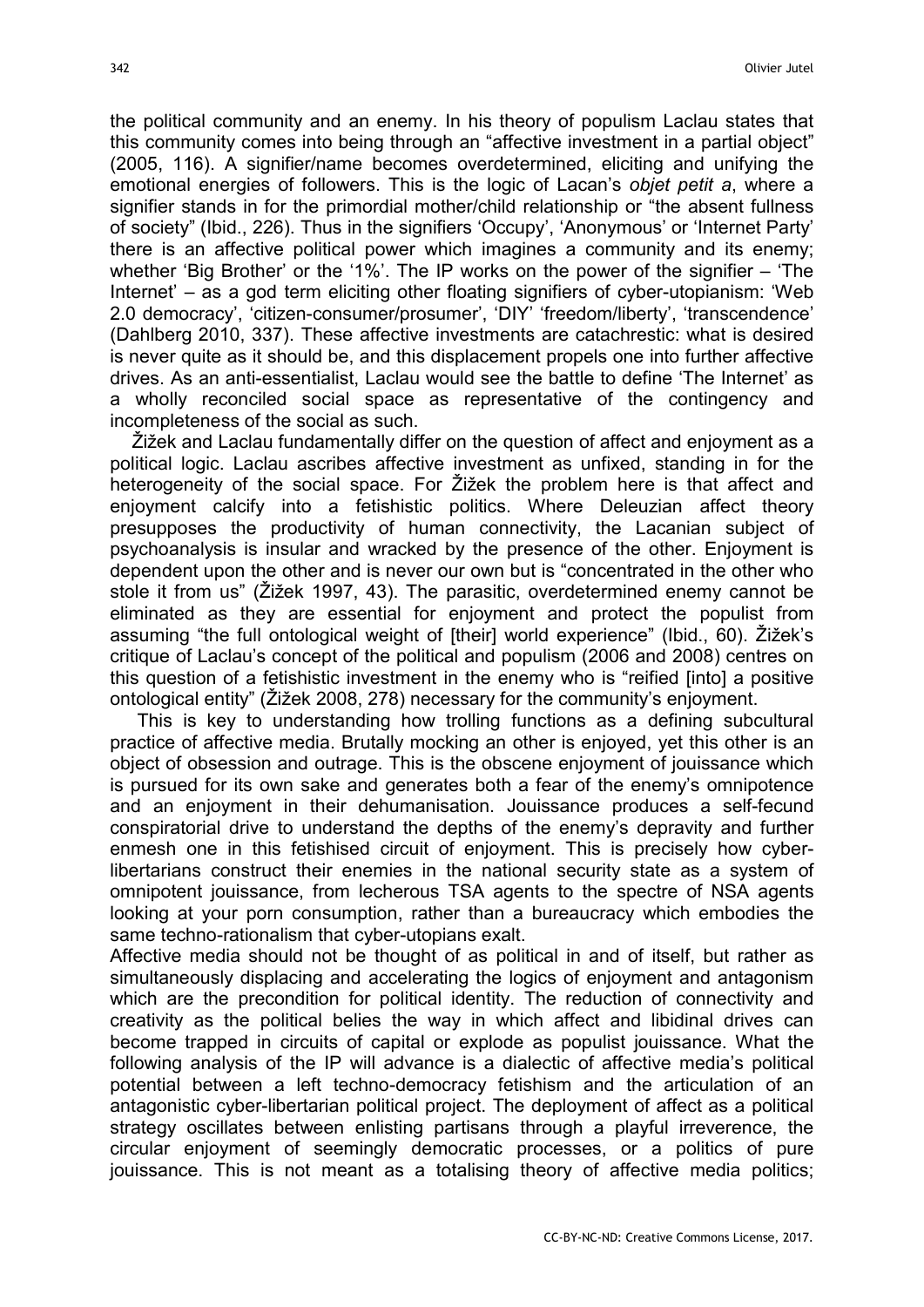however, it is clear that the reliance on connectivity does not overcome the deadlocks of  $20<sup>th</sup>$  century emancipatory leftist thought. Dean's work on the communist party as an "affective infrastructure" (2016, 291) might be better suited to formulating affect within a radical left politics but is beyond the scope of this article.

# 4. Trolling and the LULZ

The IP's strategy to mobilise the youth and digital natives was to channel affective online cultures in offering a new irreverent politics fusing technological innovation and 'the LULZ'. This is implicit in the signifier 'Internet', which in addition to the righteous affirmation of cyber-utopianism signals the affective pleasures of identification. The IP campaign was staked on melding its serious message with the spirit of lulzy irreverence and nerd culture which defines the 'weird Internet' of Twitter, Reddit and 4chan. Whether through the use of cats in promotional material, because nothing is more 'Internet' than cats, the national concert series emceed by Dotcom or the party's online videos, the IP's 'serious' message was delivered through affect. The party's televised opening campaign statement features a Jetsons-style retro-futurism in which the IP usher in prosperity, environmental stability, cyber-protection, "awesomely radical hoverboards and talking cats, because futuristic reasons!" (Internet Mana Party 2014). The comedic mechanism of the "because reasons" meme is exemplary of the circularity of affect as a political logic. The popular blogwriting style of turning "because" into a noun is supposed to function as an "explanation that maximizes efficiency and irony in equal measure" (Garber 2013). The non sequitur "because futuristic reasons" is a meme folded into itself that is symbolically efficient on the basis of an affective investment in 'The Internet'. Selfparody and sincerity sit side-by-side. The key insight is that there is no gap between the affective pleasures of political identity and programmatic ideological content. Belief in techno-solutionism and cyber-utopianism provide a form of enjoyment and the affective energies for political/antagonistic articulation.

In identifying the affective community of the Internet it is necessary to delineate an other as an object of ridicule and enjoyment. The IP's political enemies are, predictably, arms of the security state, John Key, the American government and what Dotcom calls the "copyright cartel" who try "take control and monopolize all of human thought" (Keiser 2016). While there are burning political discussions to be had about state surveillance, New Zealand's geo-political alliances, intellectual property and what the digital commons might look like, these enemies, in IP discourse, serve as objects of jouissance. America is a potent signifier of indeterminate evils in IP discourse, eliciting the battle cry of "let's take this country back from the Americans!" (Ryan 2014). The populist binary of fear and enjoyment is rendered perfectly in a series of IP videos entitled "Bedtime Stories With the GCSB" (Internet Party, 2014g). The videos are intended as a satire of Masterpiece Theatre and feature readings of Greenwald's severe prose on state surveillance: "[Five Eyes] is devoted to one overarching mission to prevent the slightest piece of electronic communication from evading its systemic grasp". The video contains a subliminal jump cut of the 'Great Seal of the United States' before concluding with a sign-off: "sleep tight New Zealand, be safe and remember wherever and whoever you are the GCSB is there too". The dissonance between the paternalism of a public broadcaster and government that watches you when you sleep is meant to be humorous, but it is precisely what is elicited in their concept of surveillance as bureaucratic jouissance. America's omnipotence or manipulation is light-heartedly compared to conspiracies of the Illuminati and the new-world-order, yet this is how the IP conceive their enemy.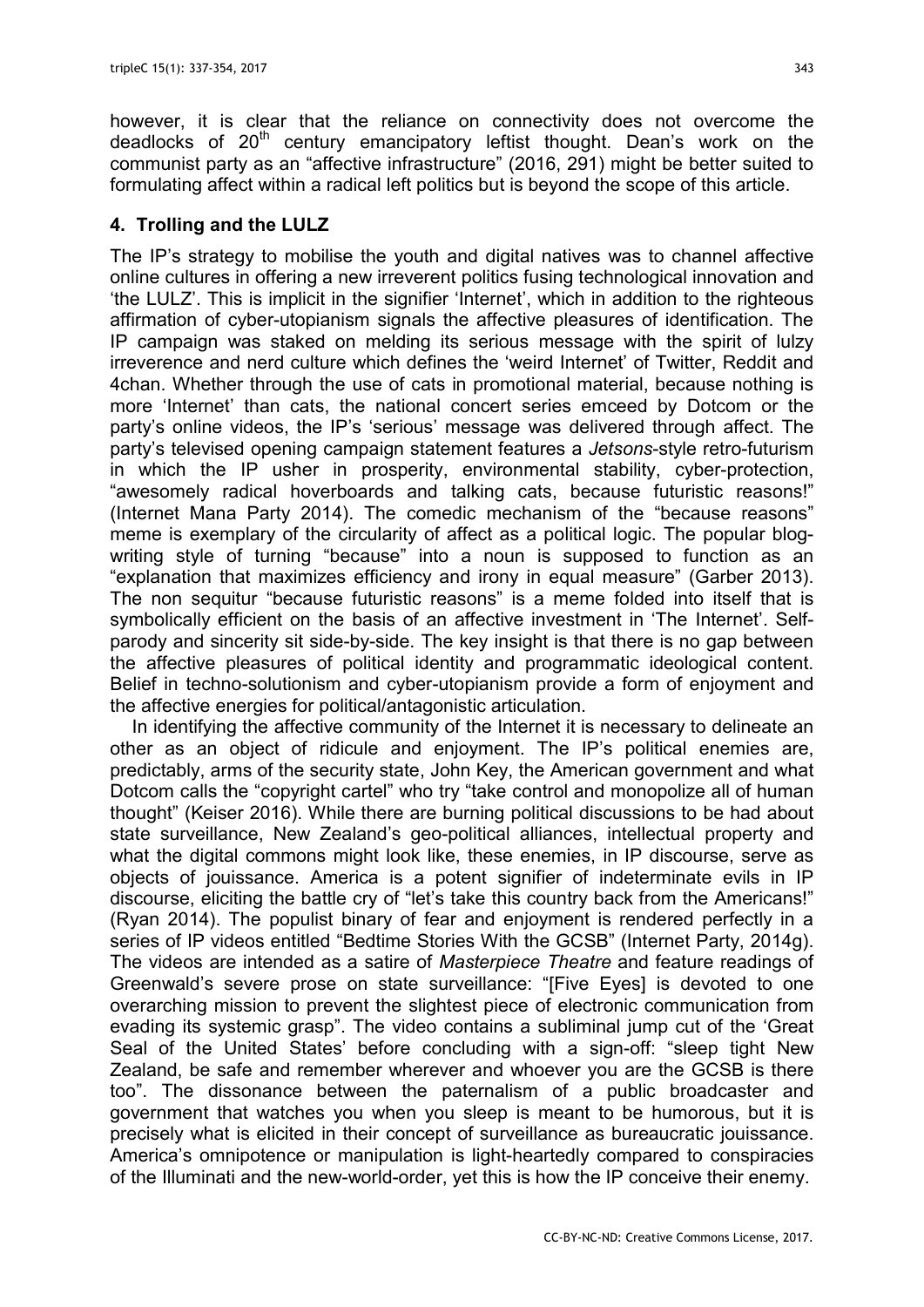$\overline{a}$ 

The affective media practice of trolling exemplifies the circular logic of jouissance; obsessing over and mocking the enemy becomes an end in and of itself. Phillips' study of 'troll' subcultures emphasises a Bergsonian "affective gap" (2015, 35) between offensive trolling content and its dispassionate delivery. It is this dissonance which sustains online subcultures as a place of play. However in the IP's Illuminati conception of the enemy there is no ironic distance, in spite of the lulz enjoyed in this caricature. Some theorists have turned to the hacker group Anonymous as an example of how the affective drive for lulz can be sublimated into "the pursuit of a rational political goal" (Stoehrel and Lindgren 2014, 257). Yet whatever progressive outcomes may be achieved by the lulz of obscene enjoyment, jouissance has its own logic. In Gabriella Coleman's 2014 book on Anonymous, the notorious white supremacist hacker 'weev' is profiled as an archetypal troll concerned only for the lulz, which Coleman sees ultimately as a "principled weapon" of resistance (50). For Coleman, the world of racism, misogyny and snuff that hackers inhabit is the shocking carnivalesque which gives trolling its subversive power. The obvious mistake here is failing to take jouissance and weev at face value. The so called altright have perfected the use of affective media as a political tactic in mobilising behind Donald Trump as an avatar of pure vulgar jouissance. The alt-right even mirror the affect determinism of cyber-utopianism with their concept of 'meme magic'. The logic of trolling exemplifies the other's role in enjoyment as both an object of derision and obsession. Enemies are a source of enjoyment to be 'triggered' with heinous provocations, while still plaguing the alt-right with thoughts of political correctness on campus, or pure racist nightmares of miscegenation and sexual enjoyment.

Kim Dotcom was foregrounded in the IP campaign as an avatar of lulz trolling the Prime Minister. A key part of his biography on the campaign was his claim to have hacked NASA at the age of 19 to see if aliens existed (Ryan 2014); in other words, 'he did it for the lulz'. Additionally his garish lifestyle, his world #1 ranking in Call of Duty and his status as a self-produced electronic dance music DJ made him a star attraction on the IP Road Trip. Dotcom's musical catalogue typifies what politics the lulz undergirds<sup>2</sup>. Dotcom's lulzy irreverence has also seen him flirt with Nazi iconography, having been photographed wearing an SS helmet and owning an autographed first-edition copy of Mein Kampf. Dotcom stated that the photo was a joke, that the book was a lucrative investment and that as a Call of Duty player he clearly has an interest in history (Bennett 2014a). While Dotcom is not weev, the fascination with an ahistorical Nazism is key to the moral absolutism of the cyberlibertarian struggle with state power. Leaving no doubt about the narcissism and hysteria common to this politics, Dotcom has subsequently claimed that his treatment at the hands of America, colluding with Jewish Hollywood moguls, was akin to Nazism (Dotcom 2015).

The centrality of Dotcom to the campaign is owed to his relationship with John Key as the Prime Minister and minister for the GCSB. The two exchanged jabs during Dotcom's testimony to a parliamentary select committee and Dotcom was instrumental in transforming the PM into a populist enemy and target of derision. While in historical terms the neo-liberal PM has simply maintained the status quo of previous governments' security arrangements with Five Eyes, he was routinely panned as a puppet and sycophantic bootlicker of the American empire, particularly

 $^{2}$  The song "Live my Life" (Dotcom, 2012) follows a nerd through gratuitous soft porn fantasies of hyper-masculinity, while the \$24 million video "Good Life" (Dotcom, 2016), described by Dotcom as his life's work, is a display of pure hedonistic opulence.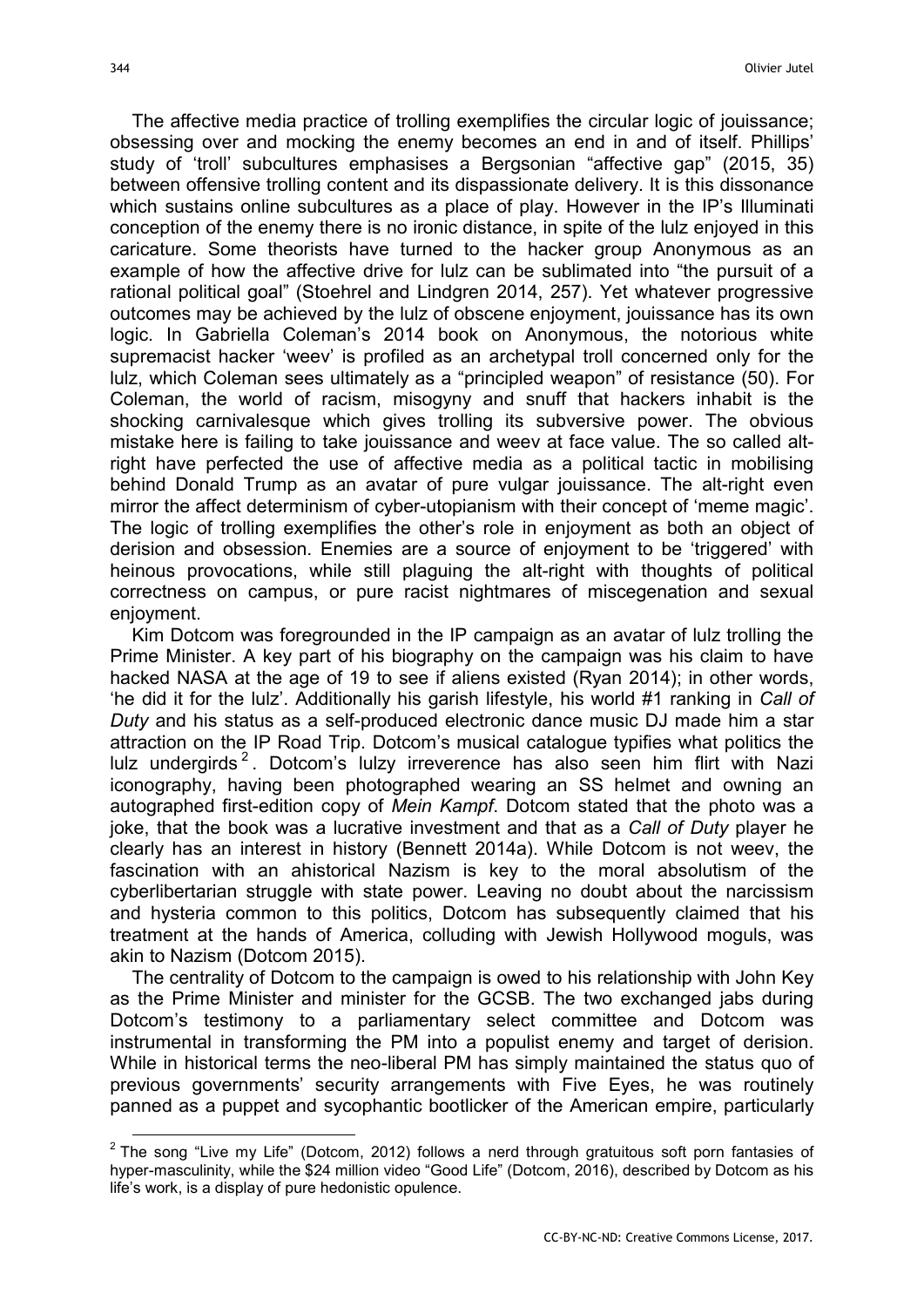in the bizarre 'Project Manifesto' party video (Internet Party 2014c). This jouissance burst into the national discourse with the release of the infamous "Fuck John Key!" video. Initially published on the party's YouTube page, the video captured the lulz and the role of Dotcom as troll. Dotcom addressed a frenzied crowd in Christchurch, promising to lead a "revolution", and "extradite" John Key (Internet Mana Party 2014b). The concert-goers then proceeded to chant "Fuck John Key" while Dotcom held a cardboard cut-out of Key. What is striking about this incident is the emptiness of the term 'revolution'. Only a deeply ahistorical reading of Key allows one to entertain the notion that the IP's cyberlibertarianism represents anything close to revolution. While Dotcom positions himself as master of the lulz for the universal principles of 'the Internet', we simply have jouissance deployed at the figure Dotcom holds responsible for destroying his business and seizing his property (Bennett 2014b).

# 5. Techno-Democracy Fetish

Theorising affective media ontology, we encounter a dialectic between technohumanist teleologies of democracy and the reality of the political, lulz and populism. To understand how depoliticisation and ideological misrecognition are built into affective media practices it is necessary to consider Dean's notion of "Communicative Capitalism" as a convergence point of libidinal and political economies. Affective media draws on the anxieties and pleasures of communication and commensurate incessant loops of surveillance capital. In the pursuit of rationalist Habermasian communicative action and consensus, we are forever caught in the Lacanian intersubjective dynamics of enjoyment: 'What did the other mean? What did the other see in me? Are they trolling me?'. The affective investment in virtual democracy produces a hyper-activity in pursuit of pure communication, consensus and taxonomical politics. In this way, virtual democracy is depoliticisation "extend[ing] affective networks without encouraging  $-$  and indeed, by displacing  $-$  their consolidation into organized political networks" (Dean 2010a, 42). Techno-mediated communication becomes a fetish which "covers over a fundamental lack or absence in the social order…[and] the 'fix' lets us think that all we need is to extend a particular technology and we will have a democratic or reconciled social order" (Dean 2009, 38). At the height of this techno-fetishism, subjects are interpassive: we behave as if we are active but the "technological fetish 'is political' for us, enabling us to go about the rest of our lives relieved of the guilt that we might not be doing our part" (Ibid., 37).

The IP offered techno-solutions to questions of democracy, governance and party structure which appealed to an Occupy-inspired left. While 'democracy' surfaces frequently in IP discourse, it fits within the rhetoric of the sharing economy, NGOs and social enterprises where 'democracy' is akin to good corporate governance. At the party's launch, Dotcom announced that the IP would embody "truly democratic processes that no other party has…[a] crowd sourc[ing] policy" allowing members to collaborate (Internet Party 2014e). The IP's notion of radical democratic party processes also included the gamification of candidate selection, as members performed in an American Idol-style spectacle, with winning candidates standing for office. The IP's policy on "Responsive Government" promised a one-stop "democracy portal" that would allow citizens to vote online and collect signatures for binding citizen-initiated referenda (2014a). It promised to modernise and save money on government services through the use of open-source software, and tap in to problemsolving start-up culture through public hackathons and app challenges (Ibid.). In spite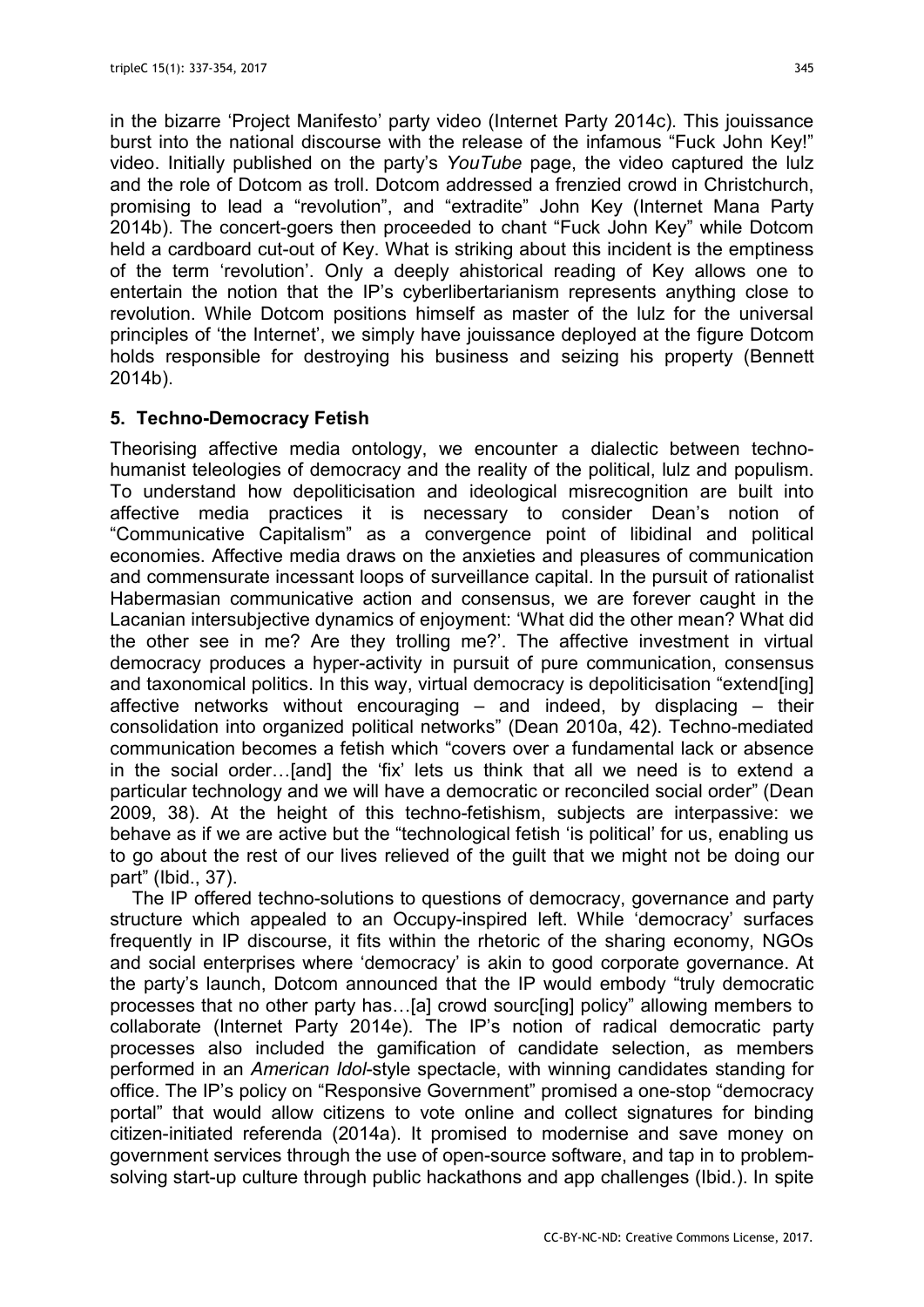of Occupy rhetoric, the IP's tech-disruption of politics equates democratic citizenship with the autonomous neo-liberal digital subject. The IP's governance policy aligns with the neo-liberal rubric of "right-sizing government", reducing "welfare dependence" and providing better service to business (Ibid., 5-10).

The techno-fetishist rhetoric of democracy reached its apogee in partnering with Loomio to launch the IP's policy incubator. Loomio is a conferencing app developed by members of Occupy Wellington, and modelled on the Occupy general assembly. The app allows members to advance proposals, block or approve them, abstain or counter-propose. Prominent cyber-utopian theorist Douglas Rushkoff served as a mentor and booster of the Loomio project, declaring it the killer-app for democracy (Rushkoff 2014). Loomio creator Ben Knight explained the power of this techno-fix to democracy at a TEDx talk through the testimony of a Brazilian protester who wrote to him:

Your software seems to be exactly what we need right now…to give us the space we need to transform our dreams into concrete action. To help us re-learn how democracy is made: through engaged discussion and informed participation (Knight, 2013).

The fetish of democracy transposes the hard work of the political ideology and the division of the social onto software that enacts radical democracy without threatening the autonomy of neo-liberal digital subjects in the quest for pure communication and consensus. The techno-democracy fetish creates an endless discussion, reinforcing the virtues of communicative capitalism while infiltrating the everyday and colonising our dreams of democracy.

The IP's policy incubator was a demonstration of how the horizontalist notion of communication and "structurelessness" becomes a "way of masking power" (Freeman 1973, 6). The sole policy achievement of the incubator was initiating a conversation on medical marijuana and decriminalisation, later turned into policy. As a party whose *raison d'etre* was youth mobilisation and opposing state power, this is hardly controversial policy. What this consensus-forming exercise produces is the affective communicative energy sustaining the myth of the 'crowd-sourced' policy and the fantasy of techno-democracy. In a candid interview with the present author, Vikram Kumar, the former CEO of Dotcom's Mega and the CEO of the IP, was asked whether the incubator delivered tangible outcomes, to which he gave a decidedly realist answer: "I think people have this concept that somehow you crowd-source policies, or you put up a topic and magically people will come up with the best answers; it doesn't work that way" (Kumar 2014).

Kumar continued that in practical terms Loomio puts the party in conversation with its members and gauges their various interests. The policy incubator is simply an online version of the focus group approach that defines modern professional post-politics, turning ideological positions into data points. It is telling that Kumar was named CEO of the party while party president. A tech-elitism was enshrined in the party constitution where Dotcom was officially titled 'party visionary', meaning that he could not be removed from the executive position by party members (R. Brown 2014). The party's assets were placed in a shell company, administered by the party secretary as an employee of the company not answerable to party members (Ibid.). It is apparent that the IP's use of Loomio is about displacing politics, using the democracy fetish to placate a leftist sensibility as part of a well-resourced,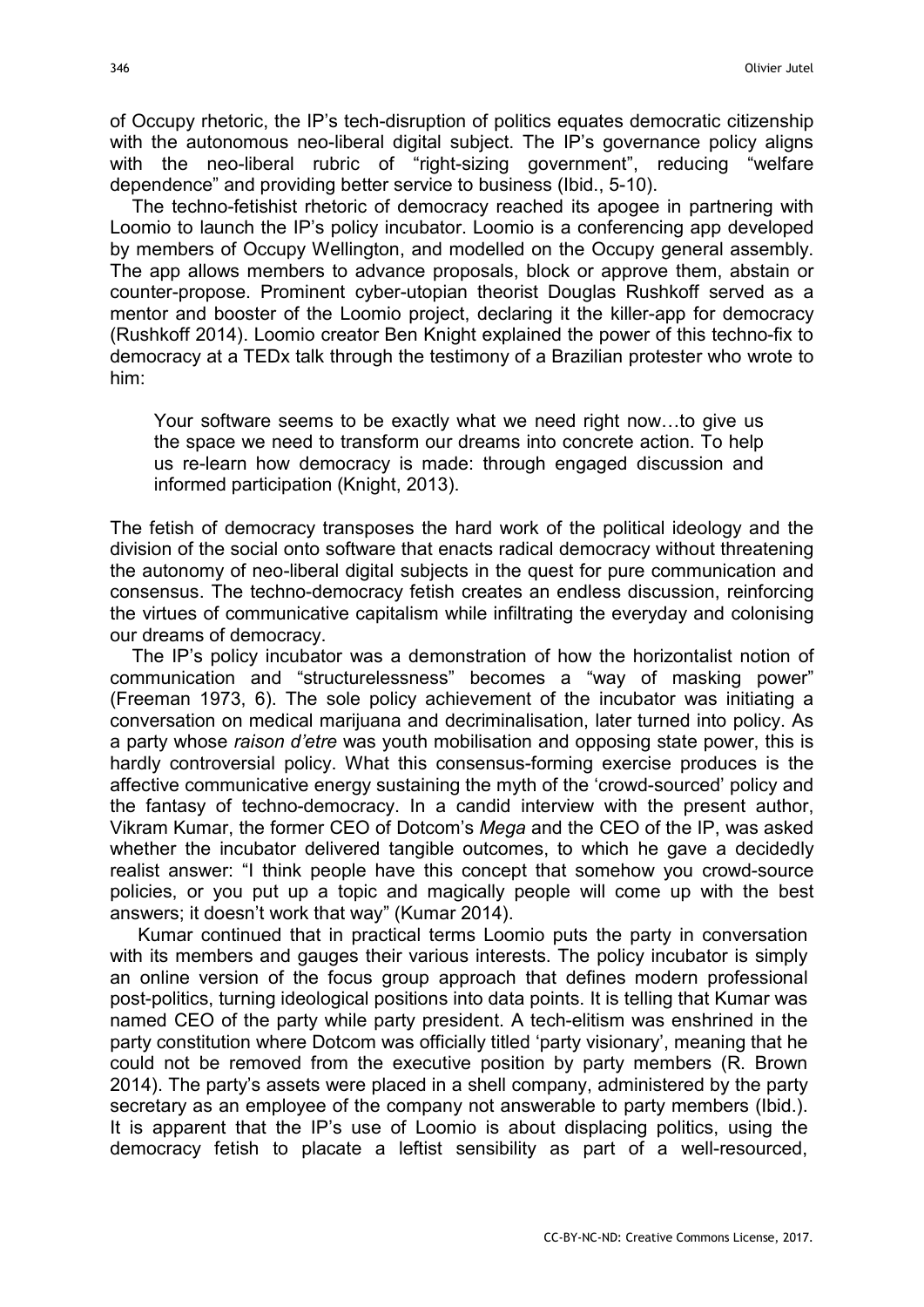professional political attempt to steer young people towards the class project of cyberlibertarianism.

## 6. Cyberlibertarianism

Behind the indeterminacy of affective media signifiers and the techno-democracy fetish lies the class project of cyberlibertarianism. The rhetoric of decentralisation masks new forms of control that allow tech-capital to extract affective labour. While this might seem an intolerable hypocrisy, the exaltation of digital liberty lays the groundwork for neo-liberal individualism and autonomy. Freedom online becomes the "freedom to consume through financial payment …and freely choosing to give away your labour to corporations in exchange for non-monetary opportunities and benefits" (Dahlberg 2010, 340). Cyberlibertarianism deploys the metaphor of a global frontier, with all the rugged individualism this entails. However, the libertarian critique of corporate inauthenticity offers the Left the promise of "replacing corporate capitalism and big government with a high-tech gift economy" (Barbrook and Cameron 1996, 6) through the free flow of information and superior modes of exchange such as Bitcoin. The IP championed this vision of freedom explicitly in its governance and economic policy statements, and Dotcom himself characterised his company Mega as part of the rhizomatic infrastructure of Internet freedom. In cyberlibertarian discourse we have the melding of commercial imperatives and idealism which channels "leftist political energies into the service of the political far right" (Golumbia 2013, 3).

Cyberlibertarianism is not merely leftist confusion and manipulation by tech capital: in true populist form there is a moral piety which masks a dystopian elitism and libidinal investment in techno-mastery. Golumbia identifies in cyberlibertarianism a Hobbesian view of individual power over and above civil society as the basis for sovereignty (2009, 192-196). In the political interventions of tech-capital, hackers and anonymity-activists there is a belief that "unsolved problems simply indicate that nobody as smart as they are has come along to solve those problems; that domainspecific knowledge is a kind of 'elitism' meant to keep out true experts like them" (Golumbia 2015, 125). We can see this in the 'techno-solutionism' which informs the IP's policies of ICT-driven education, promotion of digital currencies, the softwarecentric view of the economy and the aspiration to become "the world's start-up incubator" (Internet Party, 2014b). With this naïve faith in tech comes a belief in "spontaneous order" (Golumbia 2013, 6) brought about through the hacker-ethos of disruption. The hacker may bypass "anything that gets in the way of the individual" (Ibid., 15) whether barriers to information or accountable political processes, as they attempt to liberate institutional knowledge for the netizenry.

One of the great achievements of cyberlibertarianism is the ubiquity of the hacking metaphor: from life-hacks to food-hacks to politics. There is an individualism that is hostile to the traditional mass politics of the Left and holds an ambiguous relationship to tech capital, as besting the tech establishment allows hackers to "promote themselves as the most effective and most highly-skilled candidates for employment" (Golumbia 2013, 15). Individualism aside, there is a libidinal logic of power "inspir[ing] dreams of individual domination and mastery, of a self so big that no other selves would be necessary" (2009, 184). Beyond the nominally left tech-fetishism of virtual democracy, cyberlibertarianism offers individual transcendence of the social with computer mastery proving "sexually satisfying to the adolescent who already feels estranged from human social relations" (Ibid., 187). The hacker is trapped within the fetishistic logic of jouissance, deriving pleasure and superiority from computer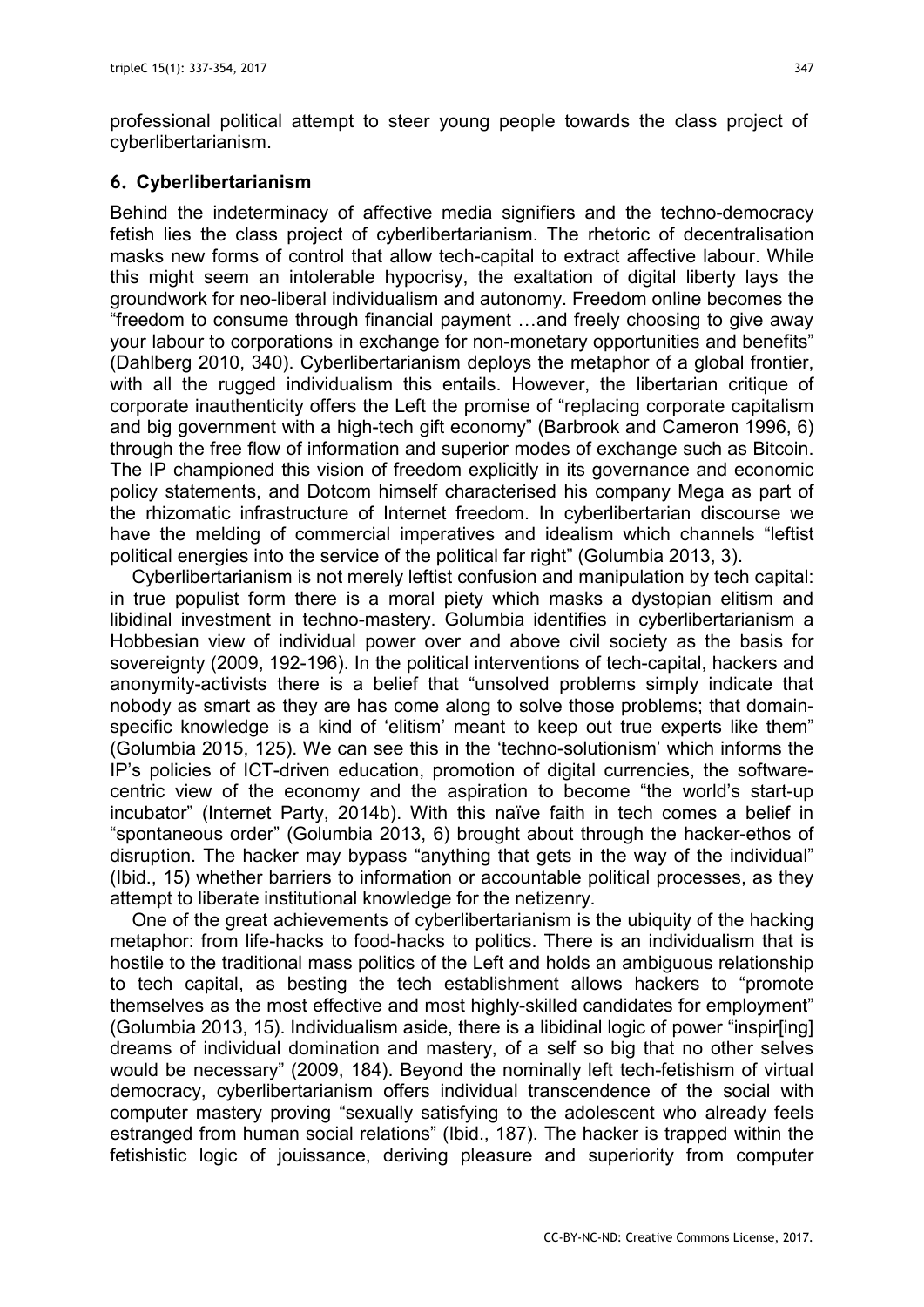mastery while continually reencountering the failure of this "relation between the self and ordinary people" (206).

As a populist politics of jouissance, cyberlibertarianism vacillates between the moral piety of the digital community and a dystopian distrust of the masses. In his examination of the politics of Anonymous, Goode identifies the split between utopia/dystopia and nihilism/idealism (2015). Goode describes a cultish language of religious awakening crossed with The Matrix that would not be out of place on the Glenn Beck show:

"All your life you have known that something is not right with this world. You can FEEL it in your heart. We all can. Anonymous is here to realign the people with the truth." (Goode 2015, 81.)

Goode writes that "these pious tones could be dismissed as the humorous echoes of films such as V for Vendetta and The Matrix" (Ibid.). Whatever lulz are gained from the appropriation of nerd fan cultures and a comic book morality, there is no ironic distance between jouissance and super-hero fantasies. Dotcom was routinely introduced at IP events as "New Zealand's newest Superhero" (Ryan 2014). Indeed, Edward Snowden has stated that his political awakening was born of video games, where "an ordinary person finds himself faced with grave injustice from powerful forces and has the choice to flee or fight for his beliefs" (Kakutani 2014). Cyberlibertarians may well consider their struggle as the fight against "abject slavery", "the nightmarish vision of 1984" and "the new world order" (Anonymous, quoted in Goode 2015, 82) but this struggle is too important to be trusted to the masses. As an individualistic politics of jouissance, there is a non-dialectical view of power in moral absolutist terms, oscillating between hero-worship and hysterical disempowering dystopianism. The model of hacker politics here is not unlike the culture jammer that dismisses the public as "totally programmed by the culture of the spectacle" (Haiven 2007, 87), i.e. trapped in the Matrix and so therefore an enemy. The hacker or culture jammer is free to act out their personal emancipation with no need to "be critically and reflexively scrutinized for their effectiveness or participation in broader forms of oppression" (Ibid., 98). The hacker doesn't need politics or ideology, but simply submits to the logic of information, taking no responsibility for anything beyond revealing a truth which the public may or may not choose to accept.

# 7. Moment of Truth

The IP's "Moment of Truth" was the culmination of a highly-managed professional political campaign, crystallising the politics of cyberlibertarianism. The event was promoted two months in advance and promised a "political bombshell" (Manning 2014) five days before the election. Beyond the notion of disruption inherent in this political unmasking or 'September Surprise', this was a clear end-run around conventional politics. The event sought to bypass professional journalism while simultaneously managing the spectacle in line with the superficial media values that the party is supposedly critical of. Delaying the release of the information also allowed the IP to assemble a star-studded billing of cyberlibertarian heroes. Glenn Greenwald was announced, with the promise of revealing damning evidence of the Key government's complicity in mass domestic surveillance. Greenwald chose not to work with New Zealand journalists prior to the event, in spite of the experience of exemplary journalists like Nicky Hager, who first exposed Five Eyes to the world in 1995, or Andrea Vance, who broke the story of the GCSB's illegal spying and was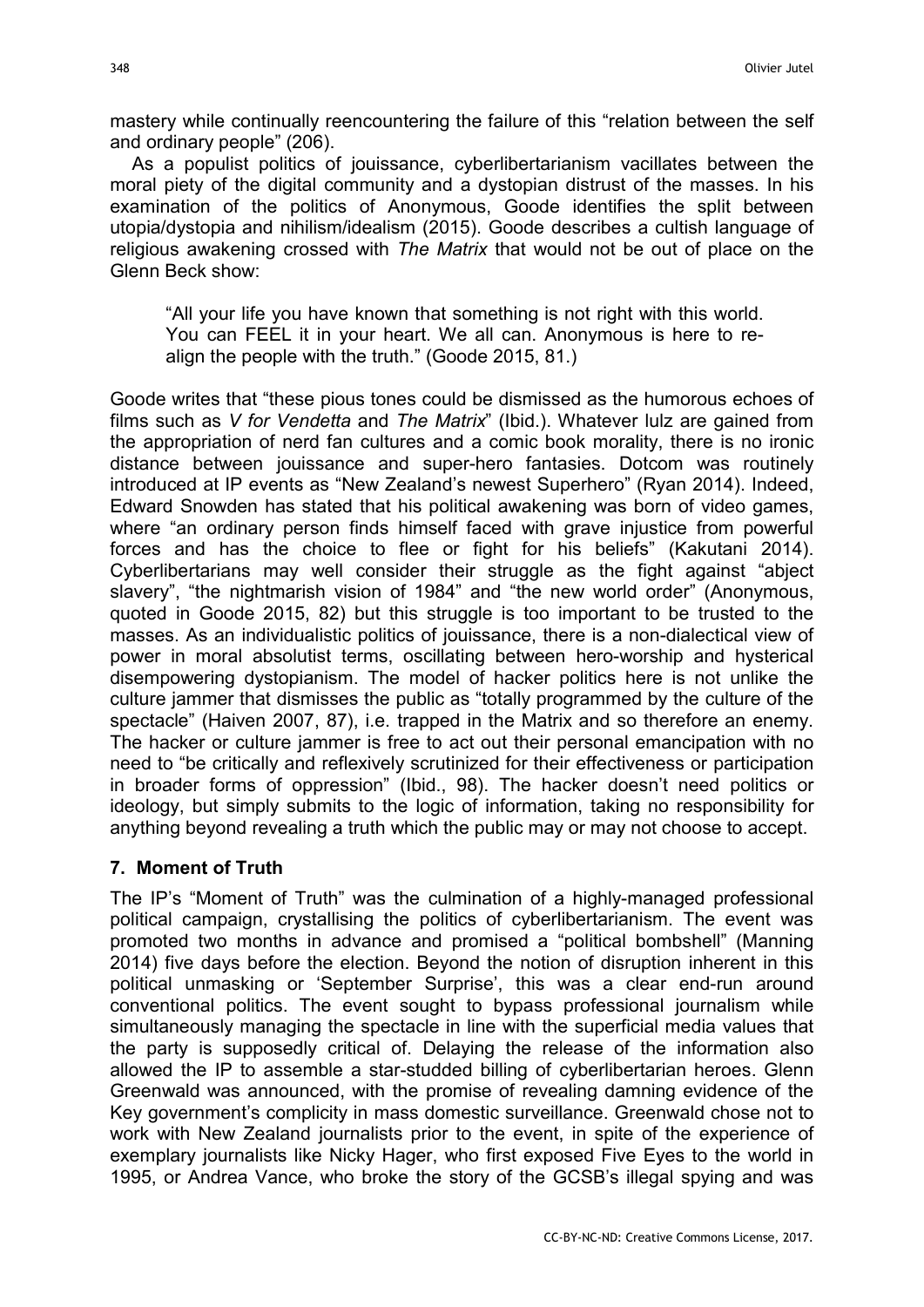herself subjected to government surveillance. Whatever the merits of Greenwald's reporting, there is a hacker's sensibility that the local context for journalism and politics are inconsequential in the face of Snowden's powerful, disruptive information. It is this elitism and dismissal of national specificity that allowed Key to deflect Greenwald's reporting, appealing to the public that Greenwald was simply Dotcom's "little henchman" (Trevett 2014).

The principal effect of the MOT event was to position Dotcom, the IP and the New Zealand elections as part of the universal struggle for Internet freedom. Harré introduced the meeting as "a symbol of democracy for the whole world…courtesy of the internet itself" (Moment of Truth 2014). Fittingly, the giants of cyberlibertarianism Julien Assange and Edward Snowden joined by video-link. Each offered their sombre assessment of current mass government surveillance and entreated the New Zealand public to end mass surveillance. Greenwald used NSA documents to show that Key's government intended to tap the Southern Cross cable, and Snowden claimed first-hand knowledge of New Zealand's participation in the NSA XKeyscore program, as well as the existence of two NSA offices inside New Zealand. While these are very newsworthy claims, they were undone by a cyberlibertarian condescension. Greenwald's performance mirrored the IP's campaign by turning Key into a figure of contempt. He gleefully mocked Key, to Dotcom's unrestrained laughter and the delight of his audience, while emphasising his own altruistic motives. He referred to Key's media attacks as "the most adolescent epithets imaginable" (Ibid.):

I guess in some warped way New Zealanders should feel blessed to be led by a person who has completely unburdened himself…I mean he has no dignity or statesmanlike behaviour…I never thought I would actually hear myself saying…"I'm not going to lower myself to the prime minister's level"[Laughter]. (Ibid.)

Greenwald attacks the notion that he is endorsing the IP as a conspiracy "so frivolous that nobody could say it with a straight face", yet at the same time states that he is "thrilled" that Dotcom is funding the party and is "really proud" to participate in MOT as a "pure affirmation" of his role as a journalist (Ibid.). This apparent contradiction can only be reconciled by a cyberlibertarian notion of information as over-and-above politics. As the gatekeeper of Snowden's NSA documents, Greenwald's intervention is virtuous by default and requires no consideration of national specificity as Greenwald states in defence of his motives: "I have spent very little time studying the domestic political disputes that take place in New Zealand" (Ibid.).

Greenwald's most remarkable rhetorical flourish, in defence of his journalistic ethics, neatly evinces the utopian/dystopian binary and cyberlibertarian piety. The derision of Key reaches a crescendo in Greenwald's characterisation of the pathological enemy:

People who make accusations about other people's hidden corrupt motives are actually saying very little about the people they're accusing but saying a great deal about themselves. Because what those people are saying, the people who spew those kind of accusations, is, "I cannot believe that anybody would do anything out of a sense of duty or principle. They must be doing it for some corrupt reason." And the reason they think that is because they themselves never do anything out of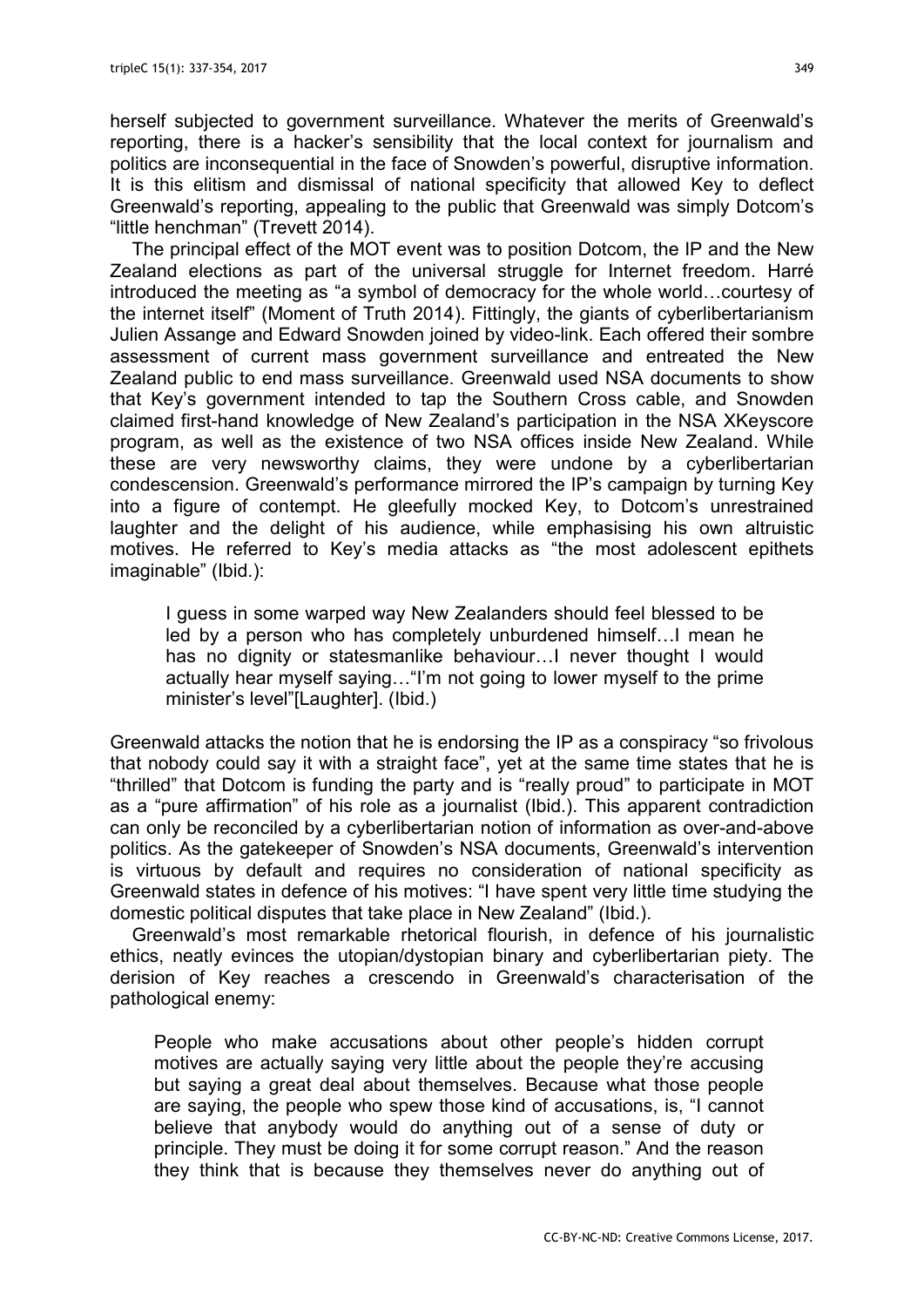conviction or principle. And so they believe that everybody else is plagued by the same pathology of soullessness that plagues them (Ibid.).

The populist formulation is clear; the enemy and mass surveillance are understood in a Manichean language we might associate with the religious right. The enemy is "plagued" by a fundamental corruption and "pathology of soullessness" which can be called jouissance. And just as this jouissance marks the enemy as irredeemable, Greenwald and Dotcom can imagine themselves as real moral agents acting out of "a sense of duty or principle"<sup>3</sup>.

MOT proved a debacle not simply because of a cyberlibertarian jouissance and derision, but also Dotcom's failure to produce his smoking gun. His revelation was to be an email from a Hollywood executive discussing with John Key a plan to entrap Dotcom; however, the email could not be independently verified. Without his big reveal, Dotcom was left on stage in his familiar role as lulzy cheerleader laughing at Greenwald's jokes and 'whoo'-ing into his live microphone. At the conclusion of Snowden's and Assange's talks he gave his only substantive contribution of the evening:

There are two ways to fight mass surveillance. Number one is politically....Number two, with technology. 'Encryption' is the key word …what you have witnessed tonight is quite extraordinary because both Julian and Edward have been connected to us using our new Mega communication suite, which is a fully encrypted videoconferencing solution. So I am really passionate about keeping everybody's status safe. Not only can you transfer files completely privately and securely through Mega, you can also communicate with a Skype-like client on steroids completely safe and web based (Ibid.).

Presented as a public intervention in New Zealand politics, the big reveal at MOT was Dotcom's cyberlibertarian conflation of freedom and human rights with private profit. Whatever insights the public may have gained about the question of government surveillance were eclipsed by Dotcom's product launch and selfcongratulatory techno-solutionism, endorsed by Assange and Snowden, who appeared on-screen with the Mega watermark. Self-interest aside, the political solution of encryption is a form of tech-fetishism that both fails on its own terms and perpetuates the cyber-libertarian view of state power<sup>4</sup>.

### 8. Conclusion

 $\overline{a}$ 

The formation of the Internet Party was premised upon key notions of affective media politics. Their campaign was to unlock the irrepressible sociality of Web 2.0 with new political and economic potential from hackathons, crowd-sourced policies and a

 $^3$  This pronouncement is truly remarkable when we consider that Greenwald's exclusive access to the Snowden files has been leveraged to secure a \$250 million investment from eBay founder and cyberlibertarian guru Pierre Omidyar to create First Look Media and The Intercept (Ames, 2013a). The cyberlibertarian conflation of private interests with virtue is transparent in the privatisation of the Snowden files by Greenwald, in conjunction with a Silicon Valley oligarch whose company boasts of routinely sharing its customers' information with law enforcement without a subpoena or warrant (Ames, 2013b). 4

Yasha Levine's journalism on the Tor Project is exemplary here as Tor both fails the test of encryption and disavows its government funding and role as a soft power mechanism in US foreign policy (2015a and 2015b).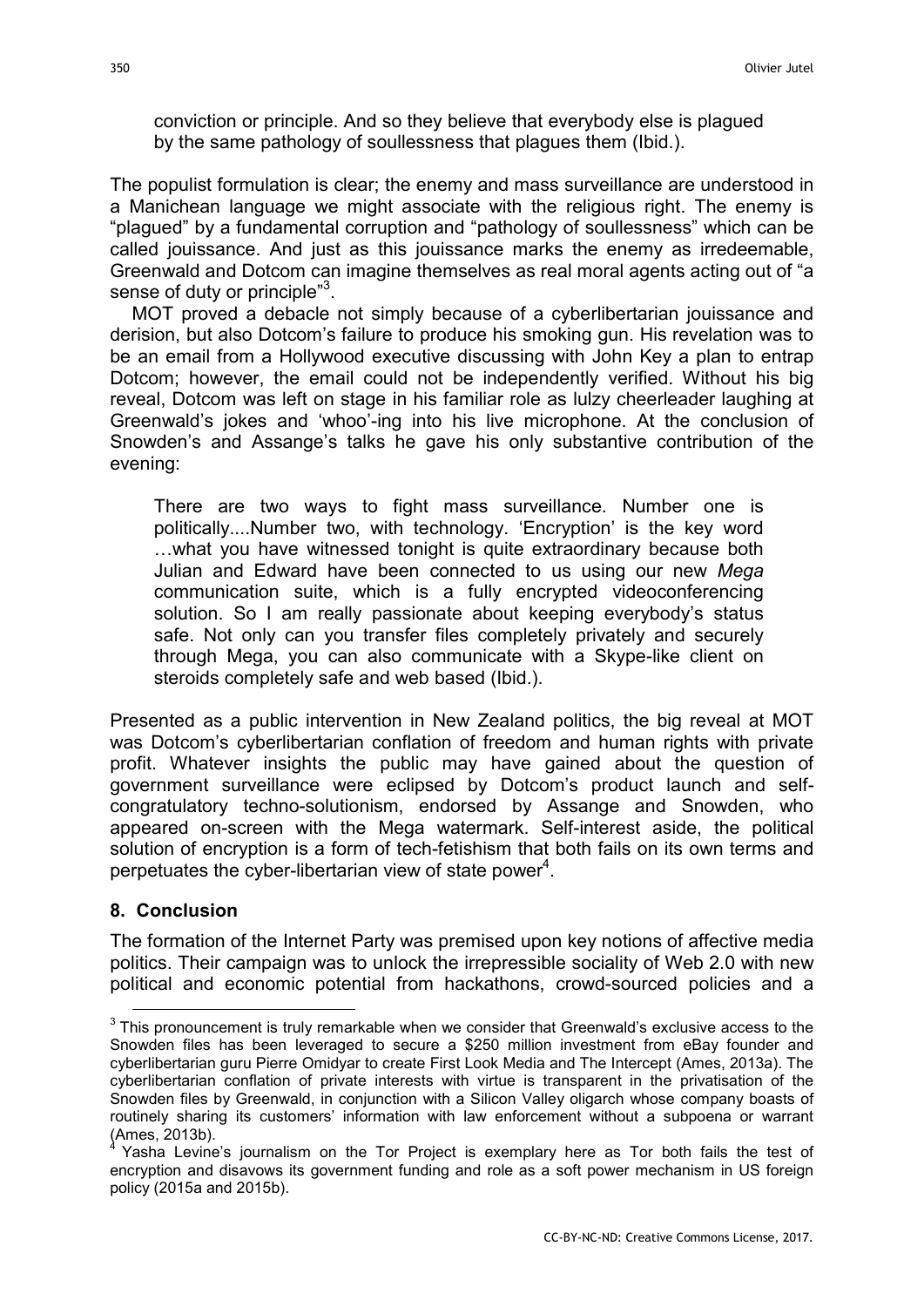youthful tech-connected constituency. The battle for a libertarian Internet was pitched as a universal struggle that rhizomatically realized an autonomous movement overcoming the challenges of traditional mass politics and ideology. The IP positioned itself within the left of New Zealand politics and appealed to the democratic proceduralism of Occupy, yet there were clear signs of a techno-elitism behind the rhetoric of the rhizome. What affective media has wrought in the IP is a populist politics of jouissance which conceals the class project of cyberlibertarianism.

What was new and expressly political in IP discourse was the centrality of affect and lulz in its political strategy. Affective media enables a collective experience of enjoyment which is critical to what Laclau would term an antagonistic discursive articulation. The IP was able to create a political identity of irreverent enjoyment with no gap between the 'serious' message of cyber-utopianism and a lulzy internetsubcultural identity. While affect can be political, the potential for a populist fetishism is clear. Correlative to the IP's political identity is a rapacious enemy of jouissance, described in conspiratorial Illuminati-esque terms of omnipotence and pathological soullessness, whose own perverted enjoyment threatens the group. It is this populist fetishism which explains the IP's ahistorical and overwrought view of state surveillance. It also allows Dotcom the ability to troll John Key as a figure of contempt and claim his own libertarian self-interest as some manner of revolutionary idealism.

While there has been excitement in academic and left-wing circles about the ability of affective media and techno-solutions to enable new democratic processes, the IP's version of the 'new' masks the power of the tech-oligarchy. The party's corporate governance, Dotcom's 'visionary' status, and undemocratic internal processes clearly indicate that Dotcom's self-interest overrides the party membership. The use of the Occupy-inspired Loomio's policy incubator corresponds precisely to Dean's notion of techno-fetishism whereby hyper-activity, proceduralism and the quest for an impossible pure discourse replaces direct political action. While appealing to a leftsensibility of new politics the policy incubator was simply a means to focus-group its membership in a manner typical of conventional professional politics.

Where affective political energies were realised for ideologically substantive politics, this was in the service of cyberlibertarianism. Dotcom is able to conflate the struggle for digital liberty with the rights of tech-capital and his business to be free of government interference. Despite the semblance of left-wing notions like democracy, sharing and the commons, cyberlibertarianism is a politics of radical capitalist individualism with an extreme right-wing view of government and the masses. The model of political action is the hacker as pious superhero, an autonomous individual whose superiority licenses all manner of disruption and political interventions. There is a libidinal investment in technical mastery as overcoming the irrationality of the social world and the inevitable dystopian anger when the public fail to yield to individual greatness.

The Moment of Truth was a precisely cyberlibertarian political intervention combining journalistic insights with a management of political spectacle aimed at vaulting Dotcom to the pantheon of cyberlibertarian heroes while using Snowden and Assange to 'launch' his new product. This end run around journalism and the public failed spectacularly, as Dotcom was unable to produce his smoking gun. Greenwald and Dotcom's derision of the unprecedentedly popular prime minister may have produced lulz for the IP's constituency, but it hardened the general public against the party. Support for the Internet Mana list collapsed from a high of 4%, with five potential MPs, to a polling day low of 1.26%, leaving them outside of parliament (TVNZ 2014). While this political intervention may not have dented Dotcom's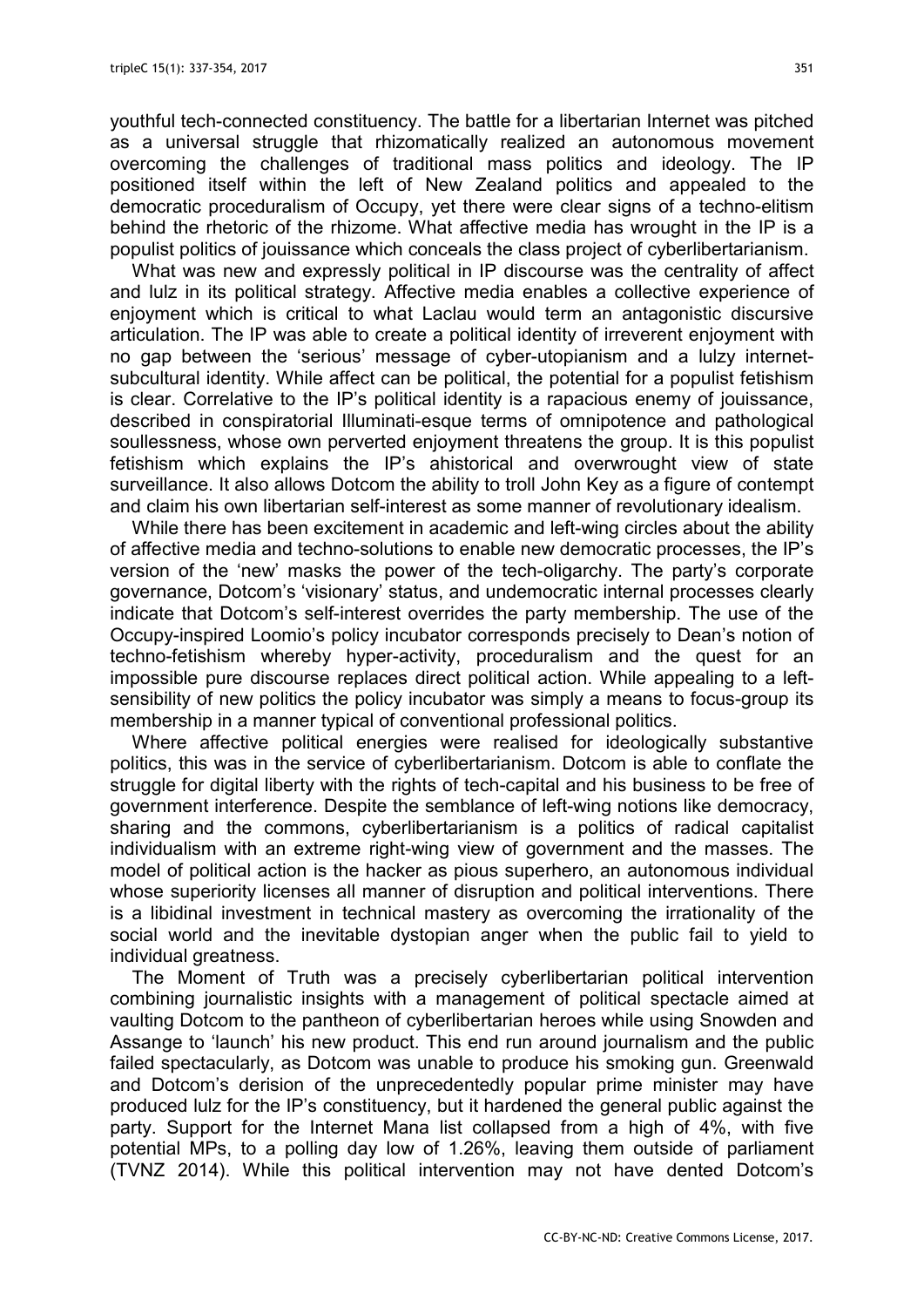credibility in cyberlibertarian circles, the lessons for left-wing enthusiasts of affective media politics are clear. The Mana Party of left-radicals and the indigenous rural poor, who entered parliament through traditional organising, campaigning and leftwing solidarity, were decimated and discredited by this techno-democracy gambit.

### References

Ahmed, Sarah. 2004. Affective Economies. Social Text 22 (2): 117-139.

- Ames, Mark. 2013a. Keeping Secrets. Pando. Accessed February 14, 2016. https://pando.com/2013/11/27/keeping-secrets/
- Ames, Mark. 2013b. Team Omidyar, World Police. Pando. Accessed February 14, 2016. https://pando.com/2013/12/14/team-omidar-world-police-ebay-puts-user-data-on-asilver-platter-for-law-enforcement/
- Barbrook, Richard and Andy Cameron. 1996. The Californian Ideology. Science as Culture 6 (1): 44-72.
- Benkler, Yochai. 2006. The Wealth of Networks. New Haven: Yale University Press.
- Bennett, Adam. 2014a. Nazi Blindside for Dotcom. New Zealand Herald. Accessed December 11, 2015.
	- http://www.nzherald.co.nz/nz/news/article.cfm?c\_id=1&objectid=11227076
- Bennett, Adam. 2014b. Dotcom's Party Hits 1000 Mark. New Zealand Herald. Accessed December 14, 2015.

http://www.nzherald.co.nz/nz/news/article.cfm?c\_id=1&objectid=11227984

- Bennett, Adam. 2014c. Bradford Walks Out of Mana AGM. New Zealand Herald. Accessed December 14, 2015. http://www.nzherald.co.nz/rotorua-dailypost/news/article.cfm?c\_id=1503438&objectid=11237475
- Brown, Brian. 2014. Will Work For Free: The Biopolitics of Unwaged Labour. triple-c: Communications, Capitalism & Critique 12 (2): 694-712.
- Brown, Russel. 2014. The Internet Party Whatever Happens. Public Address. Accessed February 2, 2016. publicaddress.net/system/cafe/hard-news-the-internet-partywhatever-happens/?p=308839#post308839
- Coleman, Gabriella. 2014. Hacker, Hoaxer, Whistleblower, Spy: The Many Faces of Anonymous. London: Verso.
- Coté, Mark and Pybus, Jennifer. 2007. Learning to Immaterial Labour 2.0: MySpace and Social Networks. Ephemera. 7 (1): 88-106.
- Culp, Andrew. 2016. Dark Deleuze. Minneapolis: University of Minnesota Press.
- Dahlberg, Lincoln. 2010. Cyberlibertarianism 2.0: A Discourse Theory/Critical Political Economy Examination. Cultural Politics 6 (3): 331-356.
- Dean, Jodi. 2009. Democracy and Other Neoliberal Fantasies. Durham: Duke University Press.
- Dean, Jodi. 2010a. Affective Networks. Media Tropes 2 (2): 19-44.
- Dean, Jodi. 2010b. Blog Theory. Cambridge: Polity.
- Dean, Jodi. 2016. Crowds and Party. London: Verso.
- Deleuze, Gilles and Guattari, Felix. 1987. A Thousand Plateaus. Minneapolis: Minnesota University Press.
- Dotcom, Kim. 2012. Live My Life. Accessed September 27, 2015. https://www.youtube.com/watch?v=ThwjjKKemS4
- Dotcom, Kim. 2015. Twitter status update. Accessed January 29, 2016. https://twitter.com/KimDitcom/status/552329967678545920
- Dotcom, Kim. 2016. Good Life. Accessed January 29, 2016. https://www.youtube.com/watch?v=oDiili2Gs-0
- Freeman, Jo. 1973. The Tyranny of Structurelessness. Berkeley Journal of Sociology 17: 151-165.
- Garber, Megan. 2013. English has a new Preposition, Because Internet. The Atlantic. Accessed February 7, 2016.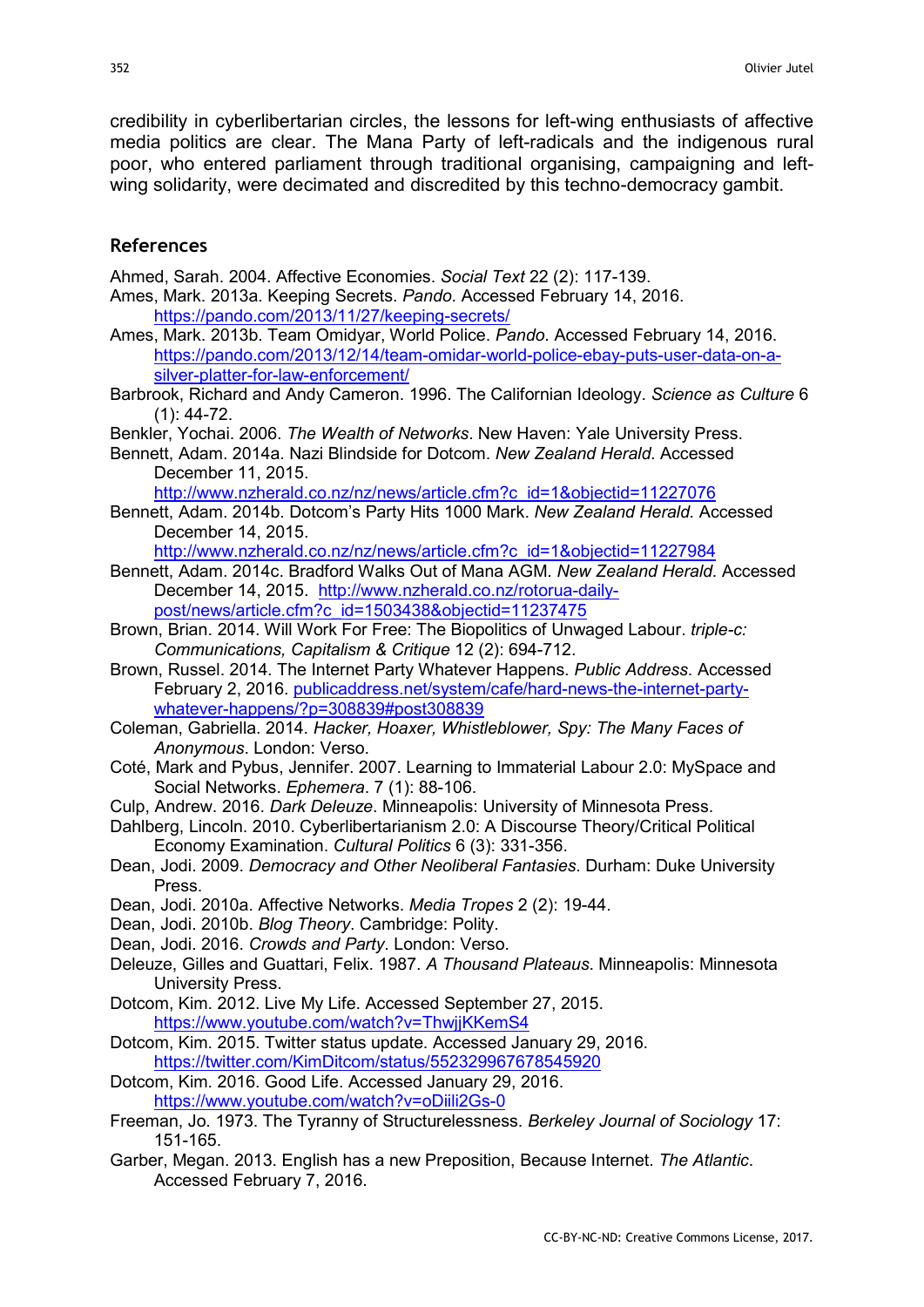https://www.theatlantic.com/technology/archive/2013/11/english-has-a-newpreposition-because-internet/281601/

- Golumbia, David. 2009. The Cultural Logic of Computation. Cambridge: Harvard University Press.
- Golumbia, David. 2013. Cyberlibertarianism: The Extremist Foundations of 'Digital Freedom'. Uncomputing. Accessed February 2, 2016. www.uncomputing.org/?p=276
- Golumbia, David. 2015. Bitcoin as Politics: Distributed Right-Wing Extremism. Moneylab Reader: An Intervention in the Digital Economy. Amsterdam: Institute of Network Cultures.
- Goode, Luke. 2015. Anonymous and the Political Ethos of Hacktivism. Popular Communication 13 (1): 74-86.
- Haiven, Max. 2007. Privatized Resistance: Adbusters and the Culture of Neoliberalism. The Review of Education, Pedagogy and Cultural Studies 29 (1): 85-110.
- Harré, Laila. 2014. The Revolution Will Not Be Televised. Radio One 91fm. Accessed March 2, 2016. https://soundcloud.com/olivier-jutel/laila-Harré-internet-party-nz
- Hardt, Michael and Antonio Negri. 2004. Multitude. New York: Penguin Press.
- Hardt, Michael and Antonio Negri. 2009. Commonwealth. Cambridge: Harvard University Press.
- Internet Mana Party. 2014a. Official Electoral Opening Statement. Accessed January 22, 2016. https://www.youtube.com/watch?v=JpyHdnQt5fw
- Internet Mana Party. 2014b. Join The Revolution. Accessed January 29, 2016. https://www.youtube.com/watch?v=O3NpLjjPIXk
- Internet Party. 2014a. Responsive Government: Full Policy. Accessed February 4, 2016. https://doc.google.com/document/d/1YD9VpZVwPYHgf4yj2z7jRxrx9w5Bfv1V-Nx869RXcQQ/edit
- Internet Party. 2014b. Digital Economy & Innovation: Full Policy. Accessed February 2, 2016. https://docs.google.com/document/d/1WsUDgnRSjcHOxpQtWOiZnhAdJaHOywOL7X6 1Us84fBY/edit
- Internet Party. 2014c. Project: Manifesto. Accessed February 2, 2016. https://www.youtube.com/watch?v=YO07KTU3jEU
- Internet Party. 2014d. Introducing: Laila Harré Leader of the Internet Party. Accessed February 2, 2016. https://www.youtube.com/watch?v=8Hr8D6wlYk8
- Internet Party. 2014e. Crowd Sourced Politics. Accessed February 3, 2016. https://www.youtube.com/watch?v=-18TF5Uyog4
- Internet Party. 2014f. The Internet is Under Attack. February 3, 2016. https://www.youtube.com/watch?v=X3LdzGsqnV4
- Internet Party. 2014g. Bedtime Stories With The GCSB. Accessed January 29, 2016. https://www.youtube.com/watch?v=JMoL9KR-QPE
- Kakutani, Michiko. 2014. Snowden's Story Behind the Scenes. New York Times. Accessed February 14, 2016. http://www.nytimes.com/2014/05/13/books/no-place-to-hide-byglenn-greenwald.html? r=0
- Keiser Report. 2016. Business Death...Allegedly. RT. Accessed March 21, 2017. https://www.youtube.com/watch?v=QFPTwAV4P0A
- Knight, Ben. 2013. TEDx Talks: How Technology Can Enable Everyday Democracy. Accessed March 3, 2016. https://www.youtube.com/watch?v=4vCL4I19o9U
- Kumar, Vikram. 2014. The Revolution Will Not Be Televised. Radio One 91fm. Accessed March 2, 2016. https://soundcloud.com/olivier-jutel/vikram-kumar-and-rob-stewartinternet-party-nz
- Laclau, Ernesto. 2005. On Populist Reason. London: Verso.
- Levine, Yasha. 2015a. Internet Privacy Funded by Spooks. Pando. Accessed February 7, 2016. https://pando.com/2015/03/01/internet-privacy-funded-by-spooks-a-brief-historyof-the-bbg/
- Levine, Yasha. 2015b. Tor Project. Pando. Accessed February 7, 2016. https://pando.com/2015/12/18/tor-project-super-secure-anonymity-network-will-